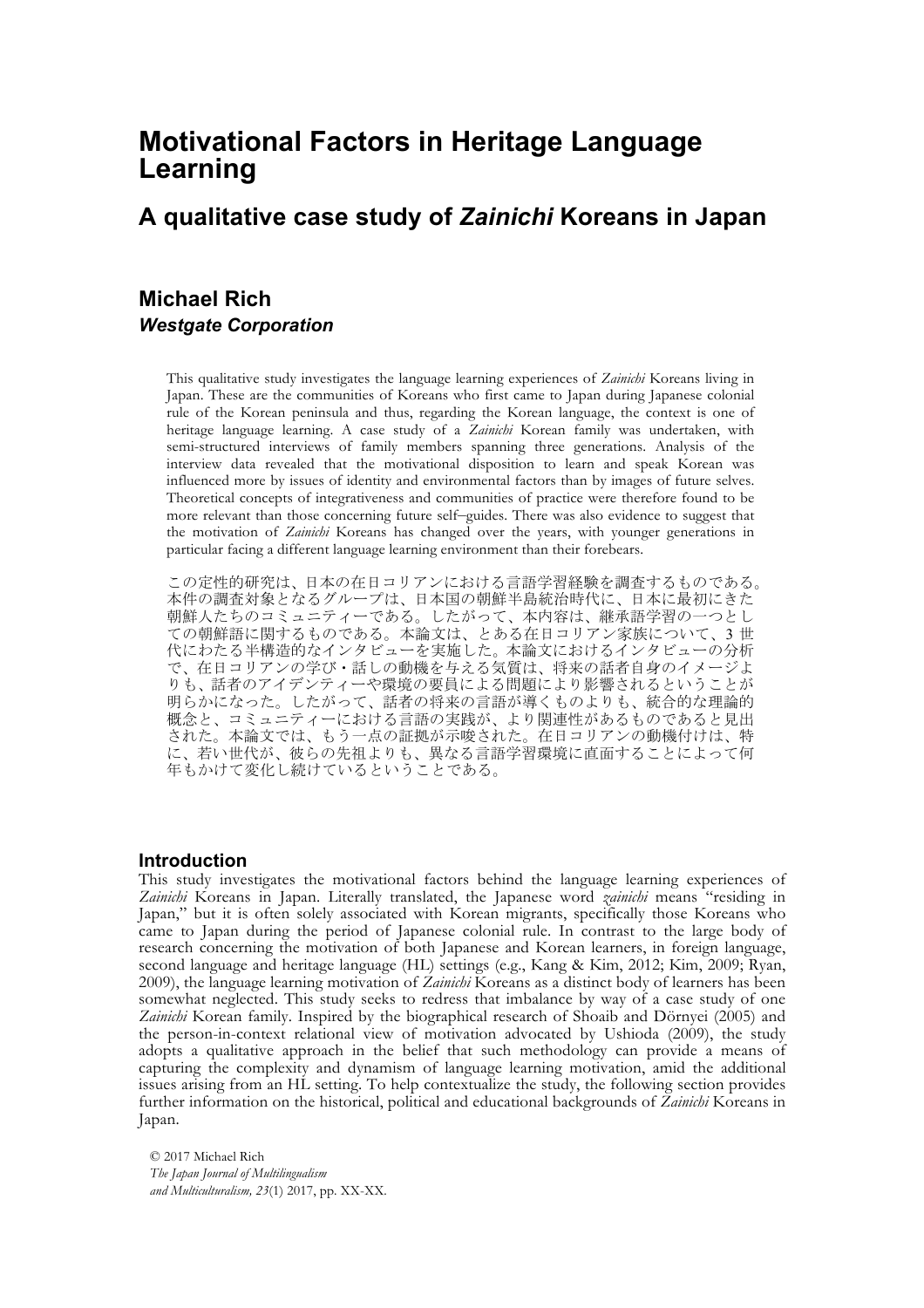# **Koreans in Japan**

#### *Terminology*

Koreans are one of the oldest and largest groups of immigrants in Japan (Noguchi, 2015). This includes *Zainichi* Koreans, plus their descendants, and South Koreans, that it to say those who were born and raised in South Korea and subsequently moved to Japan in post-colonial years. Okano and Tsuchiya distinguish these two groups as "oldtimers" and "newcomers" respectively (1999, p. 111), though various other terms have been used in the Japanese language literature, including *zainichi chosenjin,<sup>1</sup> zainichi kankokujin,<sup>2</sup> zainichi kankoku chosenjin*, *zainichi korian* or simply *zainichi* (Ryang, 2009, p. 4), to reflect differing geographical and/or ideological identification.

Although the word *zainichi* has itself been criticized (e.g., Ryang, 2009), for the purposes of this paper and ease of reference, this paper uses *Zainichi* Koreans to refer to the "oldtimers" and their descendants.

## *Historical and Political Background*

The Korean peninsula was formally annexed to Japan in 1910 and remained under Japanese colonial rule until the end of World War II in 1945. This 35-year period of annexation resulted in an increase in Korean migration to the Japanese archipelago. Japanese labor shortages in the 1920s saw large numbers of workers arrive from Korea (Lie, 2008). During the war there was an increasing amount of enforced migration, with both Korean men and women<sup>3</sup> forced to work, and in some cases even fight, for the Japanese war effort (Lie, 2008). Figures vary, but by 1945 the Korean population in Japan is estimated to have numbered approximately two million (Lie, 2009), of which approximately 97% had come from the southern part of the Korean peninsula (Ryang, 1997, p. 3, cited in Noguchi, 2015, p. 65).

Following the end of World War II, the number of Koreans in Japan decreased to approximately  $600,000^4$  as many Koreans returned to their homeland. The post-war period also saw a change in Japanese government policy regarding the status of Koreans. With the annexation of Korea in 1910, Koreans had become Japanese imperial subjects, but in 1947 they lost their residential rights and became subject to the alien registration system (Ryang, 2009). Then in 1952, with the renouncement of Japan's sovereignty over the Korean peninsula, Zainichi Koreans were left stateless since Japan recognized neither the Democratic People's Republic of Korea (DPRK) or the Republic of  $\rm\overline{K}$ orea (ROK)<sup>5</sup> (Ryang, 2009).

However, it was after the Korean War (1950–1953) that "the Korean diaspora in Japan was firmly formed" (Ryang, 2009, p. 4). The peninsula was divided into North Korea (DPRK) and South Korea (ROK), though neither state was recognized by the Japanese government until 1965, when the normalization of diplomatic relations between Japan and the ROK began. South Korean identity was then legally recognized and those holding that nationality gained permanent residency (Ryang, 2009). This provided the opportunity for *Zainichi* Koreans to secure Japanese social and welfare benefits and with a South Korean passport, greater freedom to travel.

Whether or not they chose to adopt South Korean nationality, *Zainichi* Koreans still encountered discrimination in Japanese society, primarily in the workplace (Lie, 2009). A turning point came in 1974 with a successful employment discrimination case brought by a *Zainichi* Korean worker against the Japanese company Hitachi.<sup>6</sup> This led to further court cases and a change in the policy of local government authorities to permit the hiring of *Zainichi* Koreans (Lie, 2009). Then in 1992, all *Zainichi* Koreans who were able to prove residential roots back to the period of annexation, or who were born and had since resided in Japan, were granted special permanent residency (Ryang, 2009).

According to Japanese government figures,<sup>7</sup> 519,740 Korean nationals were registered under the registration scheme for foreign residents as of 31st December 2013. This figure includes both "oldtimers" and "newcomers", but not those *Zainichi* Koreans who had acquired Japanese citizenship, a group estimated to include over 300,000 additional people (Noguchi, 2015).

There are now Korean communities in most major metropolitan areas across Japan

<sup>1</sup> *Chosenjin* means Korean people, though is more commonly associated with those from North Korea. 2 *Kankokujin* is the Japanese word for people from South Korea.

<sup>3</sup> Including the so-called "comfort women" who were forced to work as sex slaves for Japanese soldiers.

<sup>4</sup> According to official figures, 611,758 Koreans were living in Japan as of November 1948 (Wagner, 1951).

<sup>5</sup> Both were formed in 1948.

<sup>6</sup> Hitachi had dismissed Pak Chonsock after discovering his Korean background.

<sup>7</sup> Ministry of Justice - http://www.moj.go.jp/ENGLISH/m\_hisho06\_00044.html accessed 8th July 2017.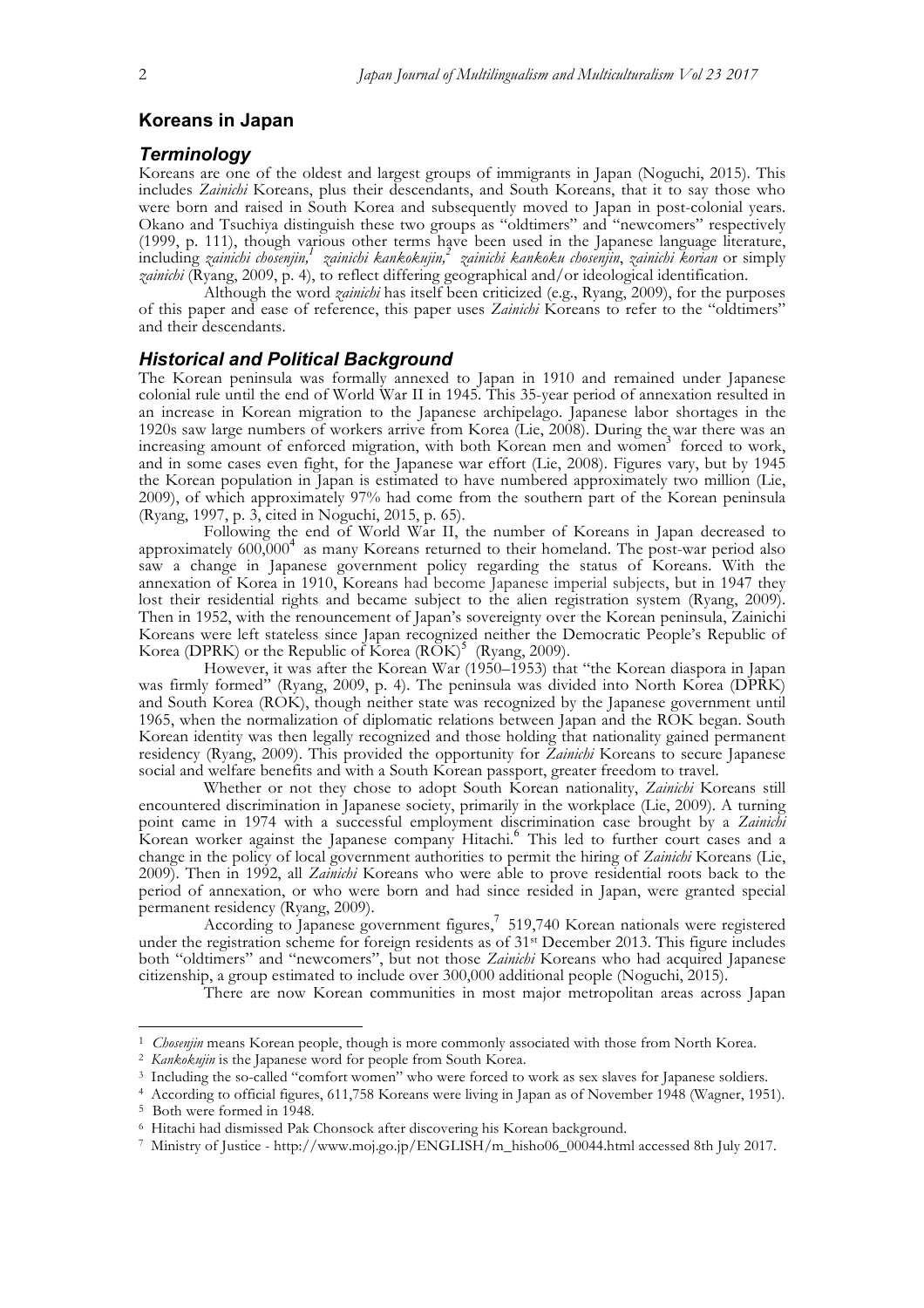(Noguchi, 2015). One of the oldest and largest is in Osaka, since many Koreans emigrated there during the colonial period, including a large population from the southern island of Cheju (Rands, 2010). Whilst noting the likelihood of sociocultural and sociolinguistic variation between communities, further examination of such diversity is beyond the scope of this study (see Rands, 2012 on the Korean communities in Osaka and Tokyo). Moreover, use of the word "community" in singular form nonetheless acknowledges and implies the existence of different communities.

#### *Political Affiliation*

The end of the Korean War saw *Zainichi* Korean communities divided along political lines, with two main organizations: the General Federation of Korean Residents (more commonly known as *Soren* in Japanese and *Chongryun* in Korean) and the Association for Koreans in Japan (known as *Mindan* in Japanese), representing the interests of the DPRK and ROK respectively (Noguchi, 2015). However, for many *Zainichi* Koreans, particularly those from the first generation, *Soren* was the preferred choice and it became the dominant force (Lie, 2009). However, in recent years its influencehas waned due to a number of factors, including diminishing financial support from North Korea and the changing demographic composition of *Zainichi* Koreans. In 1950 the proportion of Japan-born *Zainichi* Koreans was 49.9%, but in 1974 that proportion had increased to 74.6%, and by 1993 it was approximately 90% (Chapman, 2004). It can therefore be said that ties with the former Korea and/or North Korea are becoming weaker through the generations**.**  According to Ryang (2009), such generational changes became more pronounced during the 1980s due to a greater realization and acceptance by younger generations of the decreasing chances of Korean unification and therefore repatriation to the Korean peninsula. This was compounded by a general increase in the standards of living and education in *Zainichi* Korean communities, mirroring Japan's post-war economic boom. Accordingly, the majority of Koreans now have no political association with either North or South Korea (Ryang, 2009).

#### *Education*

The majority of *Zainichi* Korean schoolchildren attend Japanese schools (Okano & Tuschiya, 1999), with the remainder attending Korean schools. These are primarily *Soren*-affiliated schools (or *chosen gakko* in Japanese), although there are also South Korean schools, which number approximately seventy and four respectively. The number of *Soren* schools has decreased in recent years due to lack of funding from both North Korea and the Japanese government (The Japan Times, 2014).

Although the curriculum of *Soren* schools has become less political over recent decades, there are still strong ties with North Korea, such as those maintained through Korean language and traditional dance and music programs (Noguchi, 2015). Unlike their South Korean counterparts, *Soren* schools also adopt an HL immersion system (Noguchi, 2015), referring to the Korean language as *urimal*, meaning "our language" in Korean (Noguchi, 2004).

With this contextual backdrop in mind, the following section sets out the theoretical basis for the current research. Since the study encompasses both HL learning and second language (L2) motivation, literature from both of these fields is reviewed.

## **Literature Review** *Heritage Language Learning*

Over recent decades, the concept of HL has been increasingly used to describe the language spoken by minorities in a majority language setting (Valdés, 2005). However, the label of HL learner "encompasses a huge, heterogeneous population" (Kondo-Brown, 2005, p. 564), which has caused debate over the types of HL and HL learners (Van Deusen-Scholl, 2003).

Polinsky and Kagan (2007) differentiate between broad and narrow notions of HL. A narrower conception is encapsulated by Valdés, (2001, p. 38) who, in the context of the United States, defined a heritage student as "a language student who is raised in a home where a non-English language is spoken, who speaks or at least understands the language, and who is to some degree bilingual in that language and in English". Thus under the narrower conception of HL, a level of proficiency is assumed, with some degree of active or passive bilingualism (Van Duesen-Scholl, 2003).

Valdés herself notes the limitations of such a definition (Valdés, 2005) and goes on to suggest that the term "L1/L2 user" may better capture the characteristics of HL learners, given that the L2 may be acquired in a combination of naturalistic and instructed settings (2005, p. 414). This was further supported by He (2010), who suggests that heritage learning is acquired in informal settings, such as across generations in the home and the community, rather than in more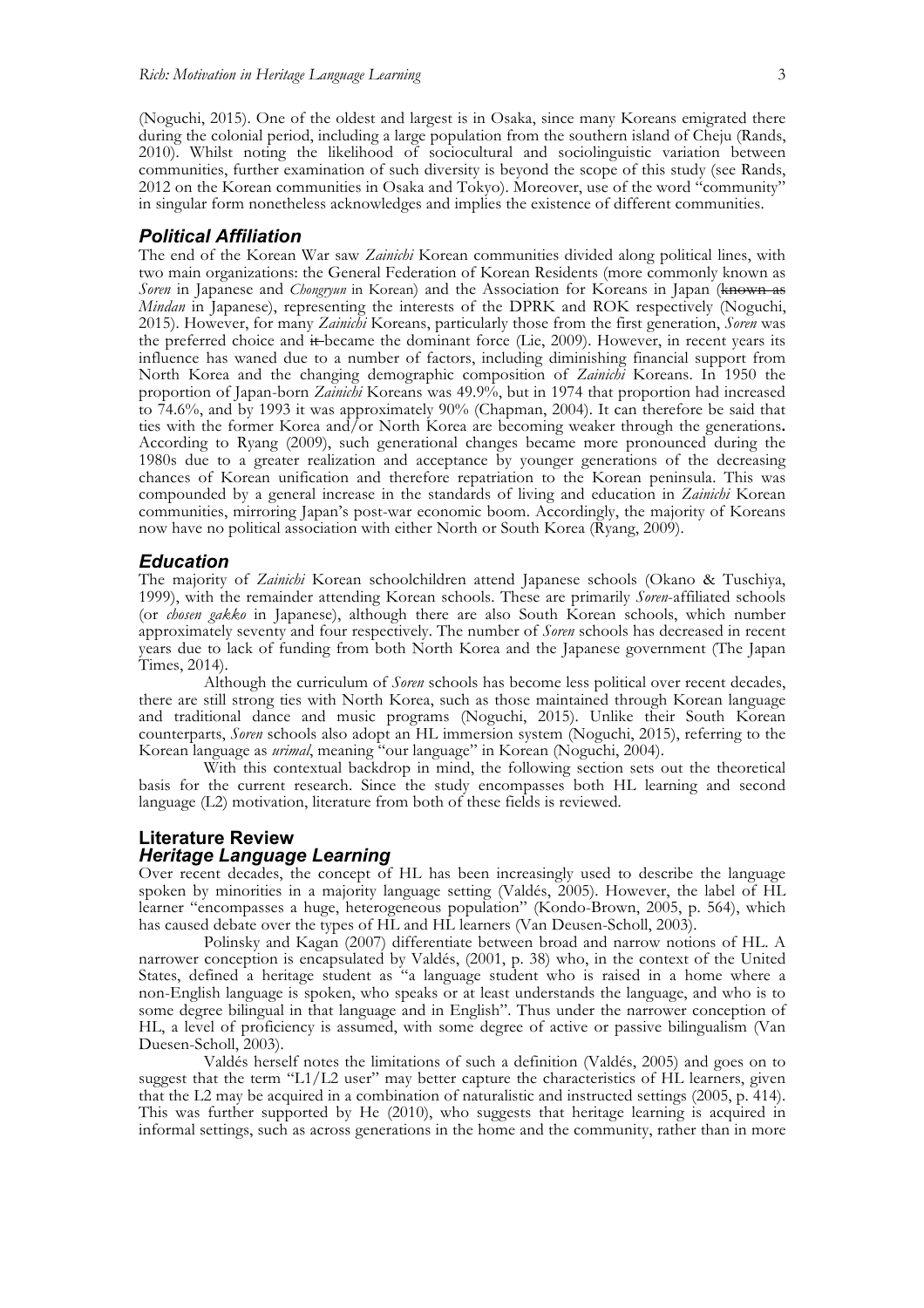formal classroom settings.

Under a broader conception, the relationship between cultural heritage and linguistic heritage is emphasized (Polinsky & Kagan, 2007). Thus Van Deusen-Scholl (2003) describes HL learners as "a heterogeneous group ranging from fluent native speakers to non-speakers who may be generations removed, but who may feel culturally connected to a language" (p. 221). She also distinguishes between heritage learners and learners with a "heritage motivation" (2007, p. 222), the latter seeking a connection with their family's heritage from a more removed position. In her Canadian study of multiple languages (including Japanese and Korean), Feuerverger (1991, cited in Van Deusen-Scholl, 2003, p. 222), identified three themes:

i) the need for heritage language literacy at home and school;

- ii) the relationship between language and ethnic community participation; and
- iii) the relationship between language and identification with the ethnic homeland.

In his study of Korean language use among newcomers in Japan, Ogoshi (2005) found that Korean performed a social role, helping to forge a sense of belonging with the Korean community.

Kang and Kim (2012) stated that the extent to which a heritage language is used regularly in the home or community depends on the degree of association between the learner's ethnic identity and the HL. In their study of second-generation Korean-Americans, they found a positive correlation between those with a strong identification with Korean ethnicity and their perceived and actual competence in the Korean language. This is a similar finding to the earlier research of Cho (2000) and Lee (2002), both also involving Korean-American contexts. It also reflects the study of various HL learners in the USA by Tse (2000), who concluded that an HL learner having positive attitudes towards the HL and their ethnic group facilitates HL acquisition.

Of particular relevance to cross-generational comparisons of HL learners, as in the present study, is the finding that if the HL continues to be used across the generations, then language maintenance can be achieved (Fishman, 1972, cited in Sevinç & Dewaele, 2016, p. 4). Conversely, research has also shown that language shift to the dominant language takes place as each successive generation becomes less proficient in their HL (Lynch, 2008, cited in Sevinç & Dewaele, 2016, p. 4). That was found to be the case with Korean immigrant families in the USA (Cho & Krashen, 1998, cited in Cho, 2000, p. 370).

#### *L2 Motivation*

Motivation has been recognized as an important factor in second language acquisition (SLA) (Dörnyei, 1998). Studies into L2 motivation have taken many perspectives, such as its effect on proficiency or its relationship with other variables including autonomy, learner anxiety and learner identity. Perhaps reflecting such diversity, L2 motivational studies have evolved under the influence of different fields of research. Following the pioneering social-psychological studies of Gardner and Lambert (1959, 1972), with their concepts of integrative and instrumental motivation, there followed a dynamic period of research, first based on a more education-oriented premise and then encompassing the realities of modern L2 learning, taking into account the rise of English as a global language and contemporary issues of self and identity (Dörnyei, 2005; Dörnyei & Ushioda, 2009).

A significant development has been the conception of the L2 Motivational Self System (Dörnyei, 2005, 2009), a framework which drew inspiration from the psychological theory of possible selves (Markus & Nurius, 1986). Under the L2 Motivational Self System (L2MSS), a learner's motivation is guided by a two-fold perception of their future selves, being an ideal L2 self and an ought-to L2 self, together with their L2 learning experience. The L2MSS has been validated by subsequent research, largely using quantitative methodology. It has also paved the way for further and ongoing investigations into the phenomena of Directed Motivated Currents (DMC), a term used to describe periods of intense and sustained activity (Dörnyei et al, 2015).

Commenting on the role of identity in SLA, Lamb (2009) felt that whilst the more psychologically situated construct of the L2MSS provides a suitable framework of interpretation, it is important not to lose sight of the social dimension of the concept of identity claiming, "(t)he formation of self-guides occurs in and through the social domains in which the individual moves" and then quoting Markus and Nurius (1986, p. 954) to suggest "the pool of possible selves derives from the categories made salient by the individual's particular socio-cultural and historical context" (Lamb, 2009, p. 229).

Lamb (2009) therefore advocated the use of "middle range" theories such as the situated learning theory (Lave & Wenger, 1991; Wenger, 1998). This views learning as a social activity, occurring within "communities of practice" (Lave & Wenger, 1991), with learners moving from a peripheral to a more central position of engagement within the community as a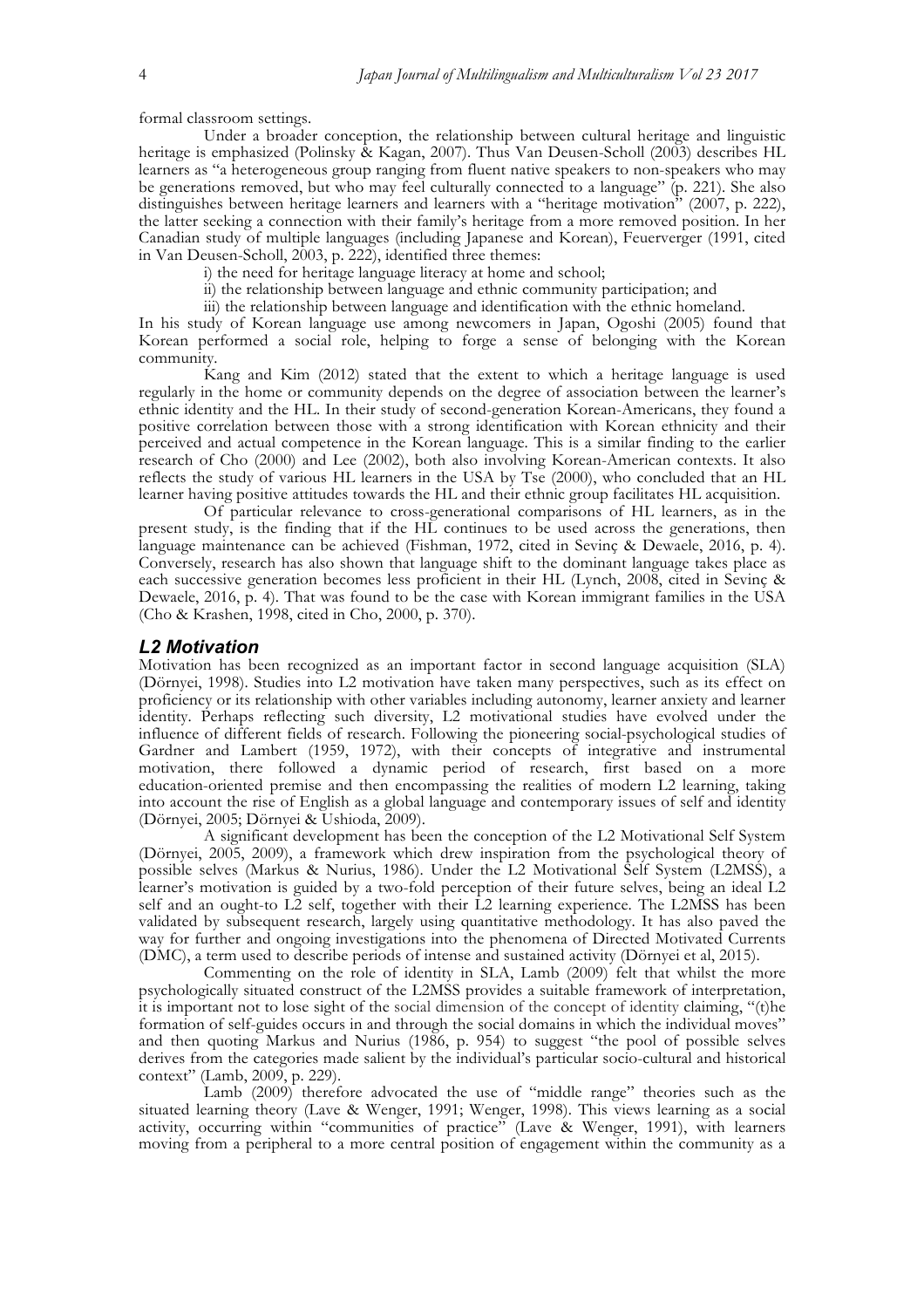result of increased participation in community activities and interaction with more experienced community members. Lamb further suggests that a greater level of participation may lead to a transformation of identity (2009), a suggestion that is supported by Lambert (1974, cited in Noels, 2003, p. 106), who believes that learning another language may have implications for ethnic identity, affecting both feelings of belonging to L1 and L2 groups.

This may be particularly relevant where the L1 and L2 groups are unequal, such as in an HL setting. For learners from a minority group, the development of an L2 identity in conjunction with increased L2 proficiency may undermine their ethnic identity (Noels, Pon, & Clément, 1996).

The relationship between social factors, specifically those relating to ethnic group affiliation, and L2 proficiency was investigated by Gatbonton and Trofimovich (2008). In the bilingual setting of Quebec, they found a significant albeit complex link between the two. For example, feelings of pride and loyalty towards the ethnic group were found to have no links with proficiency, though strong ethnic group identification, with a positive orientation towards the L2 (English) group, was associated with high proficiency (Gatbonton & Trofimovich, 2008). This also highlights the significance of context, and the notion that a consideration of matters such as the relationship between L2 motivation and identity needs to be understood within the learning context (Chen, 2012).

This may take on even greater significance in an HL context. The poststructuralist theory of a person's investment in an L2 (Norton Peirce, 1995) may be helpful in that regard. Although concerned with the broader theme of power relations, Norton Peirce (1995) argued that the motivational orientations of the socio-psychological model (Gardner & Lambert, 1972; Gardner, 1985) did not capture "the complex relationship between relations of power, identity, and language learning" (1995, p. 17) identified in her study of immigrant women in Canada. In Norton Peirce's view, "an investment in the target language is also an investment in a learner's own social identity, an identity which is constantly changing across time and space" (1995, p. 18).

Moreover, Ushioda (2003) reiterated the view that motivation is a socially mediated phenomenon, rather than just something coming from within. While researchers like Deci and Flaste (1996), point out the learner must be internally motivated to learn as the agent in the learning process, Ushioda (2003) argued that the motivation to learn is also socially and culturally mediated with others. Space precludes a more extensive discussion of these issues, but the preceding review nonetheless offers an overview of literature relevant to the current study.

#### *A Paradigm Shift in L2 Research Methodology*

Developments in L2 motivational research also led to a reappraisal of research methodology. Whilst the use of quantitative methods enables precise statistical analysis of L2 learner traits, another body of thought questioned the suitability of scientific measurement techniques to adequately investigate the complexity and dynamism of L2 motivation. For example, Crookes and Schmidt (1991) suggested that diary studies may offer "a better way to investigate the dynamics of motivational factors in learners" (p. 495) and Lamb (2009) argued that quantitative research on the L2MSS should be supplemented by case studies to "investigate the L2 self-guides of specific individuals over time, in their various contexts of learning" (p. 230).

Ushioda (2009) called for a person-in-context relational view of motivation to

…focus on the agency of the individual person as a thinking, feeling human being, with an identity, a personality, a unique history and background, a person with goals, motives and intentions; a focus on the interaction between this self-reflective intentional agent, and the fluid and complex system of social relations, activities, experiences and multiple micro- and macro-contexts in which the person is embedded, moves, and is inherently part of. (p. 220)

In line with these comments, more qualitative methods began to be adopted, with interviews in particular offering "rich insights into the process and experience of motivation" (Ushioda & Dörnyei, 2012, p. 402). Notable examples include Ushioda (2001), Shedivy (2004), Hsieh (2009), Campbell and Storch (2011) and Noguchi (2015), the latter also set in the HL context of *Zainichi* Koreans in Japan. The present study continues this trend by adopting a qualitative approach within the framework of a case study, the rationale for which is set out below.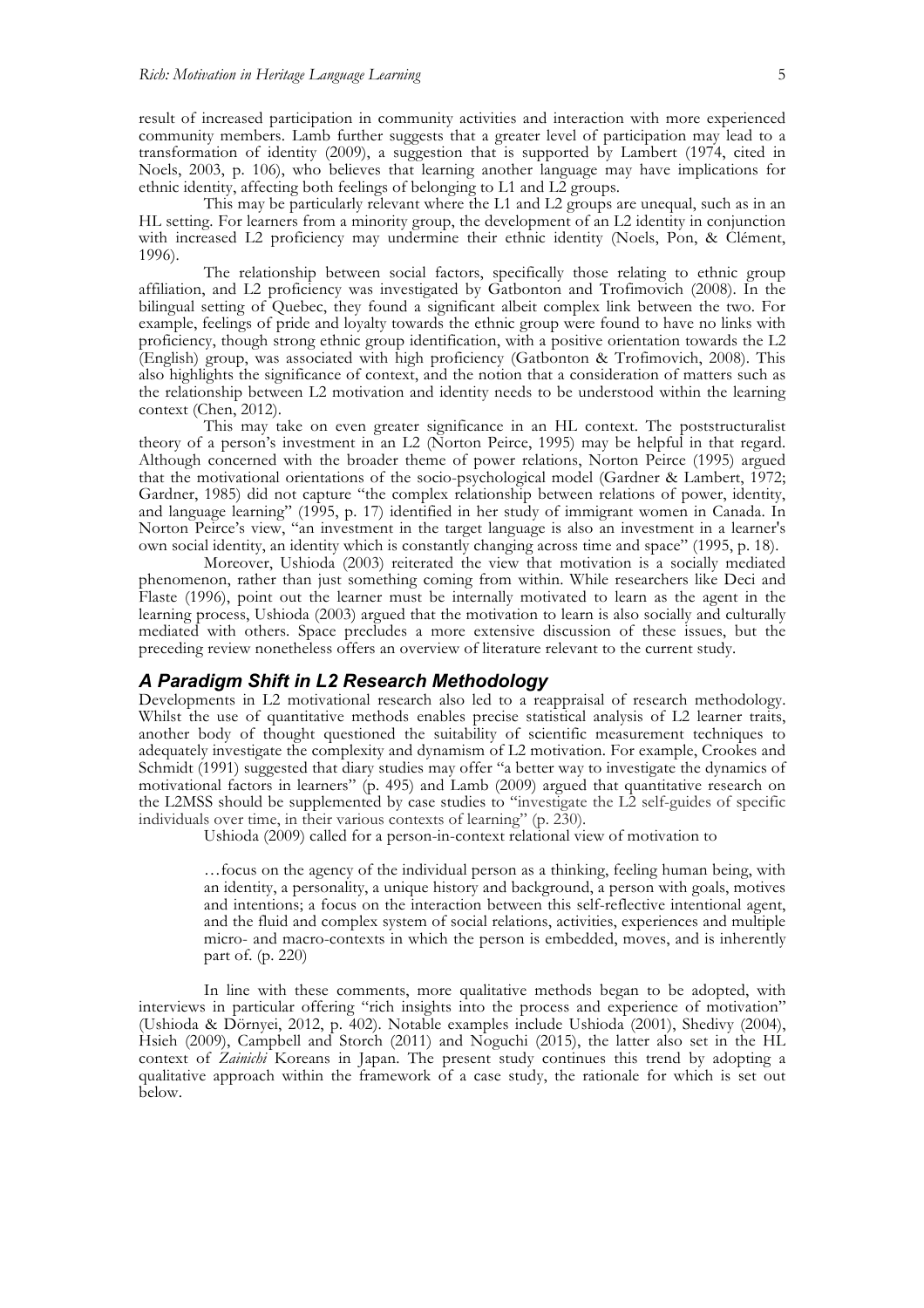# **The Study**

# *Research Questions*

Whilst *Zainichi* Koreans have been the subject of previous research, principally in relation to issues of identity (Chapman, 2008; Noguchi, 2015) and diaspora (Ryang & Lie, 2009), there has been a distinct lack of motivational research in this HL setting. The aim of this study is therefore to raise awareness of motivational issues that are specific to this group of learners by answering the following three research questions:

- 1. How are aspects of self and identity related to *Zainichi* Koreans' motivations for
- learning the Korean language?
- 2. How do environmental influences shape the motivational dispositions of *Zainichi* Koreans with regard to learning the Korean language?
- 3. How does their motivation for learning the Korean language change over time (including between different generations), and what factors drive this change?

Given the HL setting, the participants' acquisition of Korean is the primary focus of the study, with other languages, primarily English, being used more for comparative purposes.

# *Participants*

It was felt that a single family spanning several generations could provide a compelling cross-generational comparison of motivational issues and experiences. A family of six was chosen, comprising the maternal grandmother, both parents and the three adult children. Both for ease of reference and to help preserve anonymity, the family members are hereinafter referred to as Participants 1 to 6, with the numbers corresponding to the descending ages respectively, so that Participant 1 is the oldest and Participant 6 the youngest. The relationship between the participants is shown via the family tree in Figure 1 below.



*Figure 1.* Family Tree of the Participants

Participant 1 is a Korean national who came to Japan in or around 1941 (at the age of 21), and is therefore a first generation *Zainichi* Korean. She voluntarily left the Korean peninsula to marry a Korean man from the same hometown who had previously moved to Japan with his family, also voluntarily. They lived together in Nagoya, in Aichi prefecture and had four children, the third of whom was Participant 2. Participant 2 met and married Participant 3, whose father was *Zainichi* Korean and mother was Japanese. His father moved to Japan from Cheju, the southern island of Korea, in or around 1940 at age 18. He did so voluntarily, to look for work but also with a view to avoiding conscription into the Japanese army. Participant 3 is therefore half Korean and half Japanese. Since both Participants 2 and 3 were born and raised in Japan (in Nagoya and Tokyo respectively), they are second generation *Zainichi* Korean. They have three children, Participants 4, 5 and 6, all of whom were born and brought up in Tokyo as third generation *Zainichi* Koreans. The educational background of the participants is set out in Table 1.

Table 1. *Participants' Educational Backgrounds*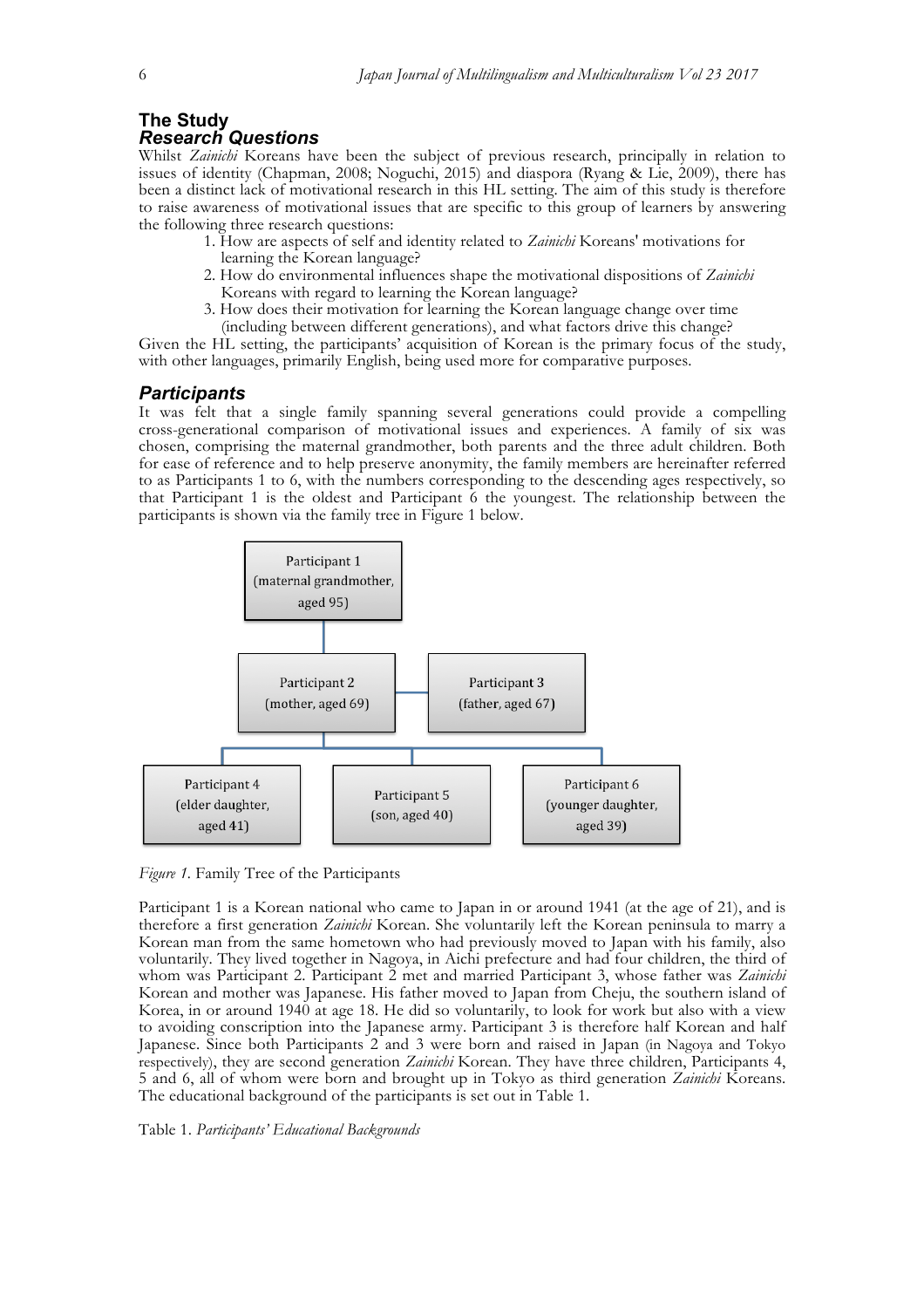|                | Primary<br>Education                                        | <b>Secondary Education</b>                                                                                  |                                                                                                                 |                                                                                             |
|----------------|-------------------------------------------------------------|-------------------------------------------------------------------------------------------------------------|-----------------------------------------------------------------------------------------------------------------|---------------------------------------------------------------------------------------------|
| Participant    |                                                             | <b>Junior High</b><br><b>School</b>                                                                         | <b>Senior High</b><br><b>School</b>                                                                             | Tertiary<br><b>Education</b>                                                                |
| 1              | Seodang, <sup>8</sup><br>Buyeo, Korea<br>$(1 \text{ year})$ |                                                                                                             |                                                                                                                 |                                                                                             |
| $\overline{2}$ | Japanese<br>elementary<br>school,<br>Nagoya                 | Japanese school,<br>Nagoya                                                                                  | Japanese school until<br>aged 17 then<br>transferred <sup>9</sup> to North<br>Korean school, both<br>in Nagoya. | North Korean<br>university, Tokyo<br>$(2 \text{ years})$                                    |
| 3              | Japanese<br>elementary<br>school, Tokyo                     | Japanese school<br>until aged 14 then<br>$transferred^{10}$ to<br>North Korean<br>school, both in<br>Tokyo. | North Korean<br>school, Tokyo                                                                                   | North Korean<br>university, Tokyo<br>$(4 \text{ years})$                                    |
| $\overline{4}$ | North Korean<br>elementary<br>school, Tokyo                 | North Korean<br>school, Tokyo                                                                               | North Korean<br>school, Tokyo                                                                                   | North Korean<br>university, Tokyo<br>$(2 \text{ years})$                                    |
| 5              | North Korean<br>elementary<br>school, Tokyo                 | North Korean<br>school, Tokyo                                                                               | North Korean<br>school, Tokyo                                                                                   |                                                                                             |
| 6              | North Korean<br>elementary<br>school, Tokyo                 | North Korean<br>school, Tokyo                                                                               | North Korean<br>school, Tokyo                                                                                   | Japanese college,<br>Tokyo (2 years);<br>English college,<br>New York<br>$(1 \text{ year})$ |

The focal family was chosen due to their diversity of language learning experiences, but also because they were personally known to the researcher. This meant that access was readily available and participants were able to share their experiences freely. However, the existence of a personal relationship raises other issues, which are considered further in the limitations section.

## *Data Collection Tools and Procedure*

The main data collection tool was an individual, semi-structured interview. The interview questions were divided into several sections covering general language learning, motivation-specific questions, Korean-specific questions (including issues of identity) and current language learning experiences. Follow-up questions were asked as appropriate in order to clarify or expand upon answers.

The interviews were carried out in the participants' homes, though the interview with Participant 6 was conducted online. The interviews ranged from 13 to 90 minutes in length and were conducted in Japanese or English, or a combination of both.

#### *Researchers*

Data collection was conducted by the principle researcher with the assistance of Participant 4, who served as an interpreter both during the interviews and also as a translator during the transcribing process, in both cases from Japanese and/or Korean to English. The involvement of Participant 4 with the interview of her family members raises an issue of impartiality, so to reduce the risk of data contamination it was decided to make her the focus of the first interview. This ensured that her answers were not influenced by the other interviews. It also meant that she was more familiar with the subject matter when she was called upon to translate questions and answers during the interviews with other family members.

 <sup>8</sup> She attended a *seodang* (*terakoya* in Japanese) which was a school held in the village temple. However, she only attended for one year, and thereafter continued her studies at home.

<sup>9</sup> At that time she decided to change schools for her final year at high school.

<sup>10</sup> At that time his father decided to send his children (Participant 3 and his siblings) to North Korean schools.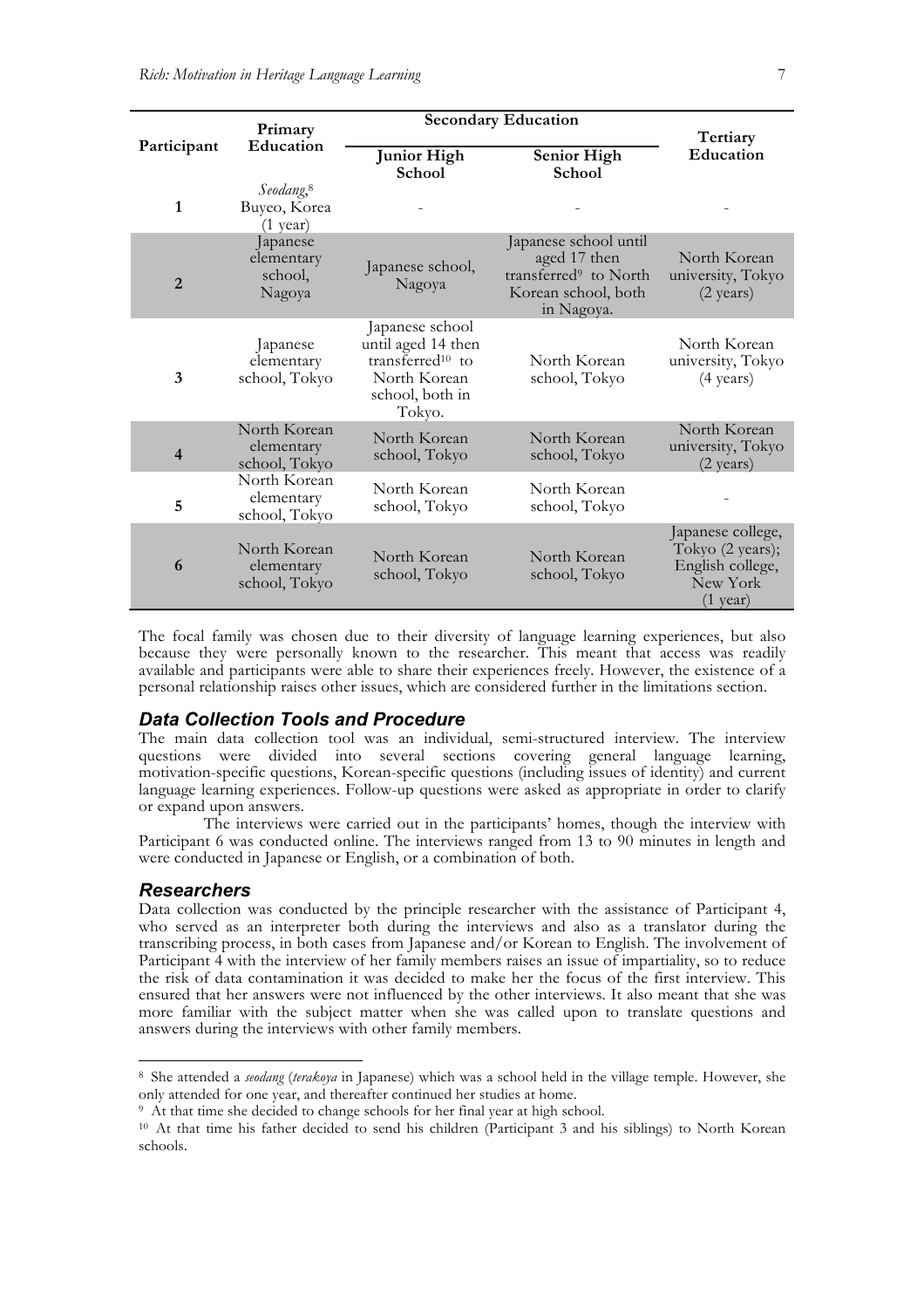## *Data Analysis*

The transcripts were transcribed (and when necessary translated) and analyzed. In view of the amount of data collected, a template approach to coding was adopted (Crabtree & Miller, 1999). The template of codes that was chosen was a list of seven, broad dimensions of L2 motivation identified by Dörnyei (1998) following his review of thirteen different frameworks and models for L2 motivation.

As advocated by Dörnyei (2007), a second-level coding process was then undertaken with the transcripts further reviewed and subcategories identified within each of seven dimensions. Some of those categories had previously been utilized but others were specific to the participants in question, particularly relating to issues of identity and nationality. The resulting template is shown in Table 2 below:

Table 2. *Coding template*

| <b>Motivational Dimensions</b>     | <b>Motivational Sub-Categories</b>                                                                                                                                           |
|------------------------------------|------------------------------------------------------------------------------------------------------------------------------------------------------------------------------|
| Affective/Integrative              | Attitudes towards the Target Language<br>Attitudes towards the Target Community<br>Attitudes towards Language Learning<br>National Identity<br>Enjoyment<br>Interest<br>Mood |
| Instrumental/Pragmatic             | Previous Employment<br>Current Employment<br>Future Job/Career Prospects<br>Daily Life<br>English as a Global Language<br>Travelling<br>Further study                        |
| Macro-Context-related              | Contact with L2 Native-Speakers<br>Contact with the L2 Community<br>Intergroup Relations<br><b>Ethnolinguistic Relations</b>                                                 |
| Self-Concept-related               | Achievement/Satisfaction<br>Confidence<br>Acceptance of Limits<br>Self-Determination<br>Debilitating Factors                                                                 |
| Goal-related                       | Goal-Specificity<br>Travel<br>Communication<br>Study                                                                                                                         |
| <b>Educational-Context-related</b> | Institution<br>Compulsory Study<br>Teachers<br>Methodology<br>Class Size<br>Other Students<br>Other Study<br>Self-Study                                                      |
| <b>Significant Others-related</b>  | Parents<br>Other Family Members<br>Friends<br>Partner                                                                                                                        |

Following the path taken by Shoaib and Dörnyei (2005), the researcher also noted whether the motivating factors had a positive, negative or neutral impact on the participant's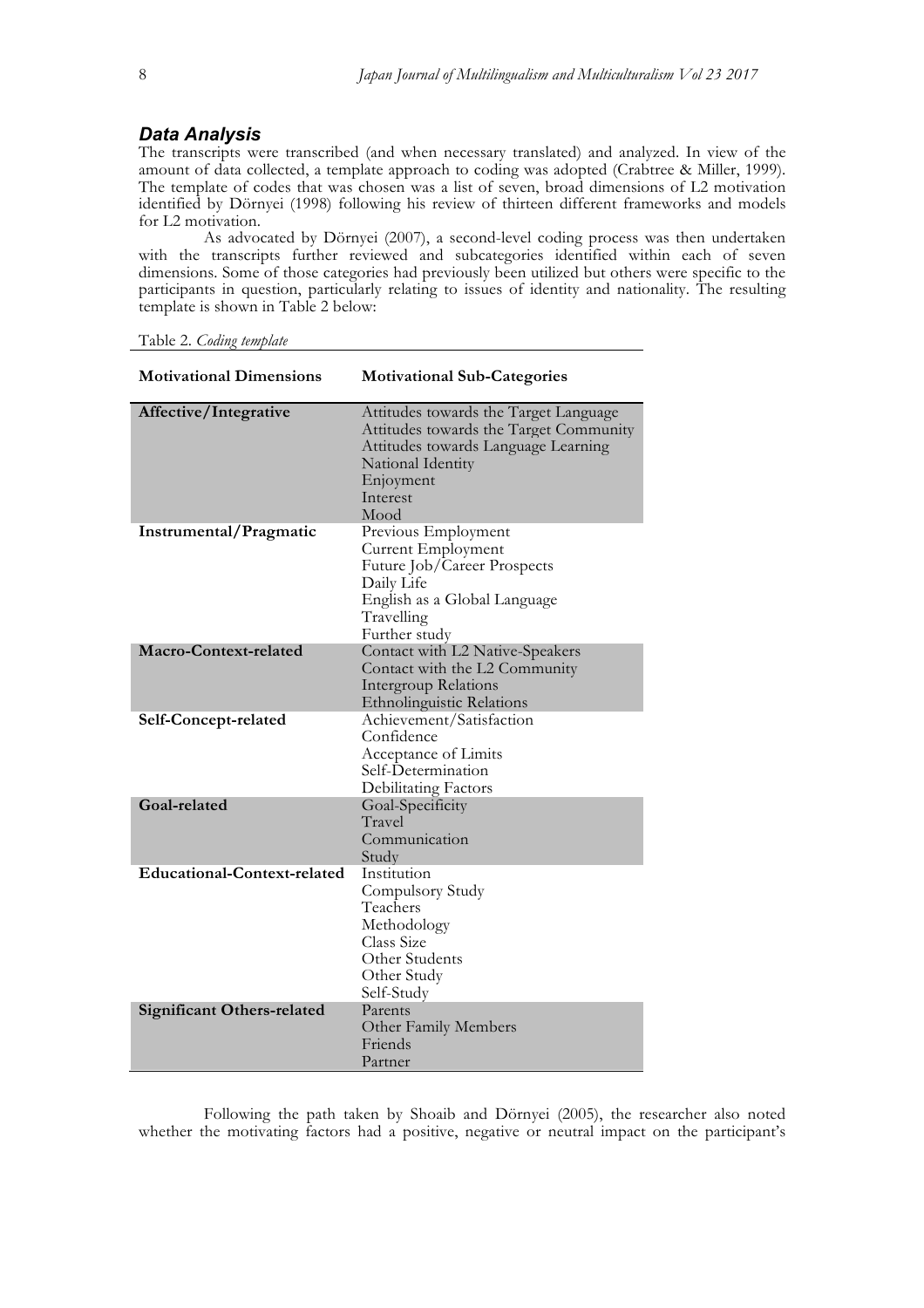motivation. The research data appears in the Appendix but by way of illustration a sample is presented in Table 3 below, showing an example of one category from each of the seven dimensions.

Table 3. *Motivational Categories with Illustrative Examples by Participants*

| <b>Motivational Category</b><br>(Dimension) | <b>Illustrative Examples (by Participants)</b>                                   |
|---------------------------------------------|----------------------------------------------------------------------------------|
| Attitudes towards the                       | I don't really speak Korean or I guess, think about speaking Korean, but I       |
| target language (1)                         | do think here and there that I do wanna keep that language and I wanna           |
|                                             | <i>learn it again.</i> (Participant 6)                                           |
| Current job (2)                             | Plus with the translators I can use both Japanese and Korean. (Participant       |
|                                             | 4)                                                                               |
| National identity (3)                       | $\left I\right $ Never tried to hide $\left my\right $ identity. (Participant 1) |
| Self-determination (4)                      | So I studied [Korean ] by myself. (Participant 2)                                |
| Study $(5)$                                 | Try to make my pronunciation better. (Participant 4)                             |
| Institution (6)                             | At Korean university everybody lived together. So from morning to night, all     |
|                                             | <i>Korean.</i> (Participant 3)                                                   |
| Family (7)                                  | Grandfather tried to speak to us in Korean first of all. (Participant 5)         |

### **Findings** *Aspects of Self and Identity*

Dealing with concepts of self and identity, the ambit of the first research question falls within the first construct of the L2MSS, (Dörnyei, 2005, 2009), the desired image a learner has of themselves using the L2. Given the HL setting, it was also expected to cover issues of *Zainichi* Korean identity. Relevant data from the seven dimensions is examined in turn.

The majority of factors identified within the **Affective /Integrative dimension** relate to issues of self or identity. It became clear from analyzing *Attitudes towards the Target Language* that for this group of *Zainichi* Koreans, learning Korean was very different from learning other languages. Participants reported that it was more of a natural process even though Japanese is and remains their main language of communication.

• *For us it's not a new language or second language feeling. It's like my language. I'm learning my language, not second or third. …it's not because we have to learn for the business or something. It's a spirit or historical reason or something.* (Participant 4)

However, what was remarkable was the comparatively low number of occurrences that the participants considered to have had a positive impact on their motivation. That was particularly the case with regard to attitudes towards the Korean language and the Korean community. It could be argued that regarding Korean as a natural language learning choice means that it lacks the element of excitement or interest that learning a new language might otherwise bring. This was evidenced by Participant 5 who said, "*English was fresh.*"

Language has been described as "the pillar of ethnolinguistic identity" (Sachdev & Bourhis, 2005, p. 66, cited in Gatbonton & Trofimovich, 2008, p. 230) and that was borne out in the research data, with the extracts below highlighting the largely positive impact that the recognition and internalization of Korean identity had upon participants' motivation to study the Korean language. This finding supports those of Cho (2000), Tse (2000), Lee (2002), and Kang & Kim (2012) in an HL context, and the contention that learning another language has implications for ethnic identity, affecting feelings of belonging to both the minority language group and the majority language group (Lambert, 1974, cited in Noels, 2003, p.106).

- *I didn't think I was Japanese or Korean. I didn't know my identity. Then when I was about eighteen I started to think about my identity and being Korean, and started to study Korean then.* (Participant 2)
- *Language is a national symbol therefore when I started to feel like a Korean, I was able to learn more Korean*. (Participant 3)

There was also the additional factor of a change of identity, or at least nationality, following the family's decision to obtain South Korean passports in 1998. According to Ryang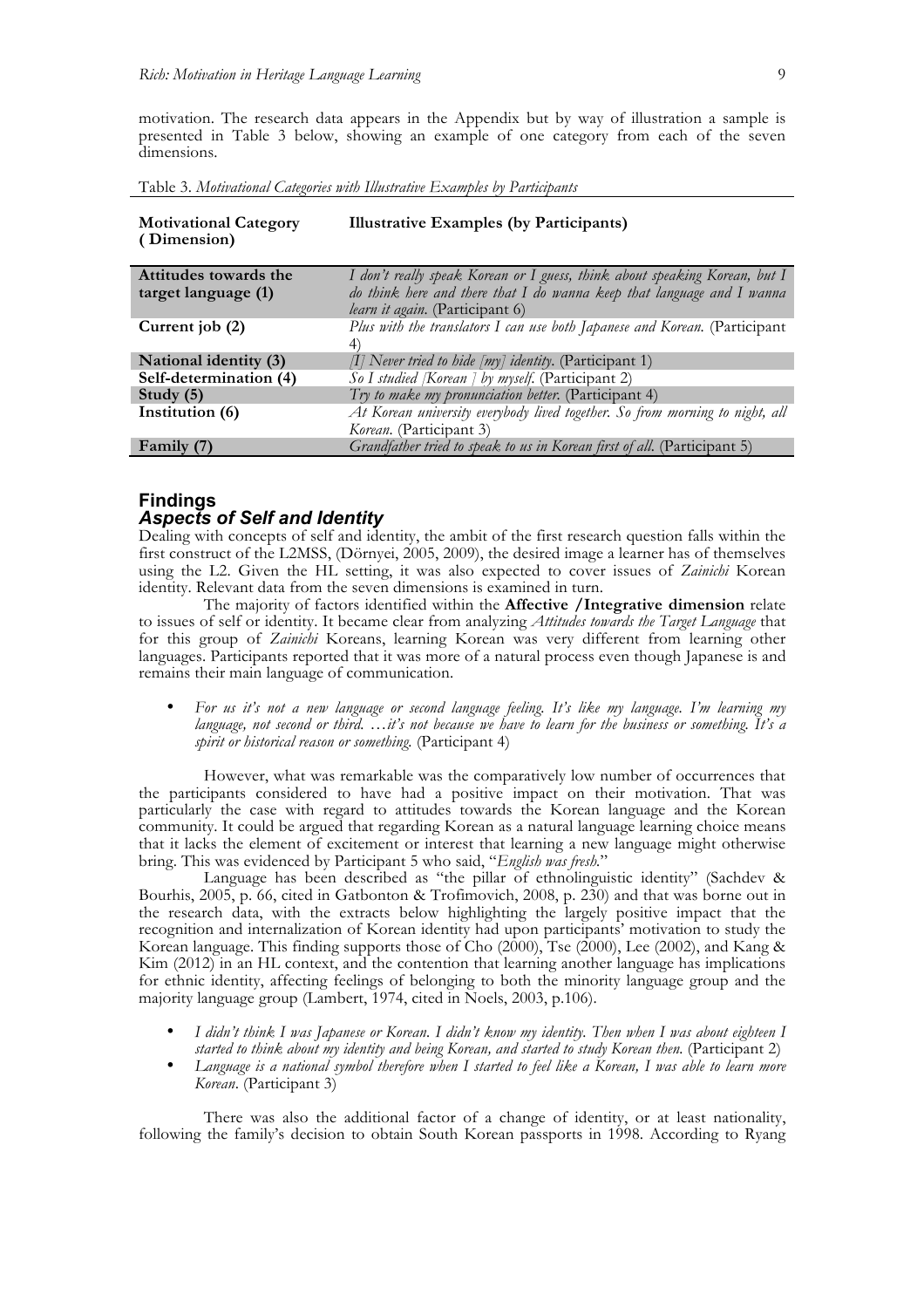(2009), the majority of *Zainichi* Koreans possess South Korean nationality "primarily out of convenience" (p.68) since under the previous alien registration system they were able to obtain a (South Korean) passport and therefore no longer needed the re-entry permits that their permanent residence status then required.<sup>11</sup> That practical reason was the motivation for the change in this case, with both Participants 4 and 6 planning extended foreign trips. Interestingly, even though they now hold South Korean passports, the participants gave differing answers when asked to confirm their nationality. Participants 2 and 3 said "*South Korean*" whereas their children (Participants 4, 5 and 6) said "*Korean*", though using different words depending on the nationality of the interlocutor. Participant 4, for example, uses "Korean" if the interlocutor is an English-speaker, and the Japanese word *kankoku*, meaning South Korea if they are Japanese, However, to a South Korean, Participant 4 says that her passport is *hanguk* (the Korean word meaning South Korean) and in the same situation, Participant 6 adds that she has spent all her life in Japan and Canada.

The responses to questions about national pride or being proud of Korean heritage were also noteworthy, with both Participants 5 and  $\vec{6}$  expressing a preference for South over North Korea.

• *When I think about North or South, I think South is the better country, so it's easier to say my nationality is South Korea[n].* (Participant 5)

The complexity of the issue of identity, at least for some *Zainichi* Koreans, is highlighted by the following comment.

*I don't feel I have a nation. So I just say my passport is Korea[n].* (Participant 4)

Several categories from the **Macro-Context-related dimension** also highlight the importance of issues of self and identity, particularly when dealing with others. *Contact with L2 Native-Speakers* generally had a positive impact upon the use of Korean, though the proportionate number of positive occurrences for other languages (English and Spanish) was significantly greater. This reinforces the difference in feeling between learning Korean and other languages, as noted above. Occurrences within the subcategories of *Intergroup and Ethnolinguistic Relations* were also worth noting, with the majority being regarded as having a negative or neutral impact upon motivation, and only one positive occurrence. Many of these occurrences relate to the relationship between *Zainichi* Koreans and Japanese nationals. All six participants reported incidents of discrimination in Japanese society, ranging from verbal taunting at school or in the streets, to not being able to rent accommodation or get a job. Responses to such acts included embarrassment and shock, though those feelings seemed to be initial responses, with participants having grown to accept the situation. This supports the argument that motivation to learn is socially and culturally mediated with others (Ushioda, 2003).

On a practical level, five of the participants have used or are continuing to use their Japanese rather than Korean names in order to hide their Korean identity. This concurs with the results of a 1984 survey (Youn, 1992, p.148, cited in Okano & Tsuchiya, 1999, p.112) which found that over 90% of *Zainichi* Koreans use Japanese names in addition to, and in daily life, in preference to their Korean names. Known as *tsumei* or *tsusho*, Japanese aliases are used to avoid discrimination or even abuse (Maher 1992; Fukuoka 2000, both cited in Noguchi, 2015, p. 68). This also reinforces the belief that identity can be a site of struggle between learners and their communities (Lamb, 2009). In the present study, that struggle has manifested itself differently for different family members. For example, Participant 4 used her Japanese name on only one, uncomfortable occasion when she was a teenager whereas her younger brother, Participant 5, "*always*" hides his Korean name to his customers at work. According to Noguchi, "name use serves as a litmus test for educational background, political awareness, and generation as well as ethnic identity" (2015, p. 68).

With regard to *Ethnolinguistic Relations*, over half of the reported occurrences in a Korean context were analyzed as having a negative impact, with only one occurrence felt to be positive, and the remainder neutral. One cause of such negativity stemmed from the difference between the *Zainichi* Korean language and both native North Korean and South Korean languages, as highlighted by the following extract:

<sup>&</sup>lt;sup>11</sup> The alien registration system was abolished in 2012 and replaced with a residency management system under which re-entry permits are no longer required.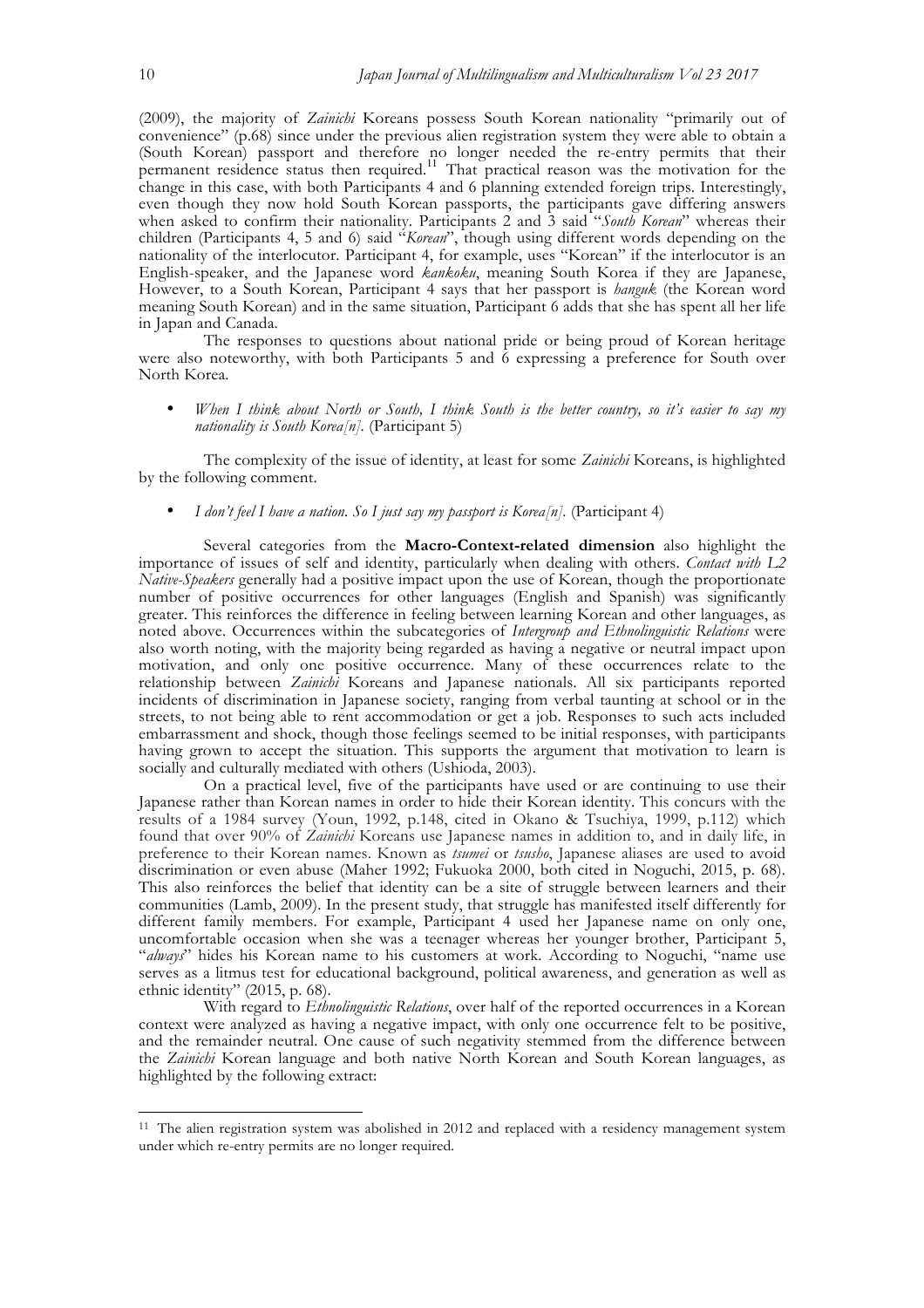• *My Korean is not useful in Korea. It's a zainichi language. It's not [a] South Korean language, not [a] North Korean language, [but] between and we create the language*. (Participant 4)

Such a sentiment is supported by Lie (2008), who notes that students from *Soren* schools speak a form of Korean which distinguishes them from both native North and South Koreans. According to Son (2008), the *Zainichi* Korean language is influenced by various sources including North Korean, dialects from the south of the peninsula, particularly Cheju island, and Japanese. She therefore describes it as an emigrant language (2008, p. 43).

As the name would suggest, many of the subcategories from the **Self-Concept-related dimension** relate to issues of self, though more in terms of personality traits. Like motivation, self-confidence has also been recognized as having a significant impact on SLA (Dörnyei, 2005), and it was therefore unsurprising to see 26 occurrences relating to *Confidence*, half of which related to learning Korean. There were also approximately twice as many positive as negative occurrences, suggesting that the negativity associated with intergroup and ethnolinguistic relations is not a barrier to confidence as an HL speaker of Korean. That was reflected by the large proportion of positive occurrences relating to *Achievement/Satisfaction*. In contrast, in the subcategory of *Acceptance of Limits* none of the Korean-related occurrences were regarded as positive.

*Self-Determination* was another notable factor in this study, with an equal number of examples in both the Korean and English learning contexts. All of the occurrences fell within the band of intrinsic motivation identified by Deci and Ryan (1985), as expanded upon by Noels (2003), in that the activities were driven by the desire for enjoyment or knowledge. Participant 6, for example, reported having fun trying to guess what her Spanish-speaking Mexican co-workers were talking about, and various other participants mentioned their desire to undertake further study (a subcategory that was recognized across three dimensions, with one occurrence in the **Instrumental/Pragmatic dimension**, three within the **Goal-related dimension** and seven in the **Educational-Context-related dimension)**. This overlaps with extrinsic motivation, such as that due to the obtaining of a scholarship to attend an American university (Participant 6) or a high TOEIC score (Participant 4), and Noels (2003) suggests that the more self-determined types of extrinsic motivation can, if incorporated into the learner's self-concept, fall within the integrative orientation of Gardner's socio-psychological model (1985). Interestingly, of the eleven occurrences, only two involved Korean, with the other ten spread across three languages, seven of which were English. This again highlights the participants' differing motivation for learning the HL (Korean) and other languages, notably English.

In contrast to the findings of Shoaib and Dornyei (2005), the lack of occurrences, positive or otherwise, recorded against the *Goal Specificity* category shows that the setting of goals per se was not a significant factor in the motivation of these learners.

• I never thought whether [Korean] would be good for my future. I didn't have a goal or motive. (Participant 5)

The lack of a future-orientated outlook or at least reported images of future selves as Korean speakers, also suggests that for these participants at least, the L2MSS is not a helpful framework for examining HL motivation.

Other factors that may be relevant but which were not specifically coded within the analysis include gender and age. Studies have shown a difference between the motivational disposition of male and female L2 learners (Dornyei & Clément, 2001). In the focal family, four females and two males were interviewed. Unlike their female relatives, Participants 3 and 5 both showed a negative *Attitude towards Language Learning* at school, though in the case of Participant 3, there was a change of attitude once he began to discover his Korean identity. This highlights the impact that the internalization of social identity into one's self-concept can have upon motivation (Noels, 2009). It also supports constructs such as the integrative orientation proposed by Gardner & Lambert (1972) and the concept of investment in an  $L2$  (Norton Peirce, 1995).

 With regards to age, both Participants 2 and 3 exhibited an increased desire to learn Korean during early adulthood (aged 17), congruent with a recognition and internalization of their Korean identity. In the case of Participant 2, who voluntarily decided to change from Japanese to Korean high school when she was 17 years old, the following extract captures her spirit of self-determination:

• *…at high school, still I couldn't have a conversation. However, I studied hard at college and became a student leader of the Korean language class.* (Participant 2)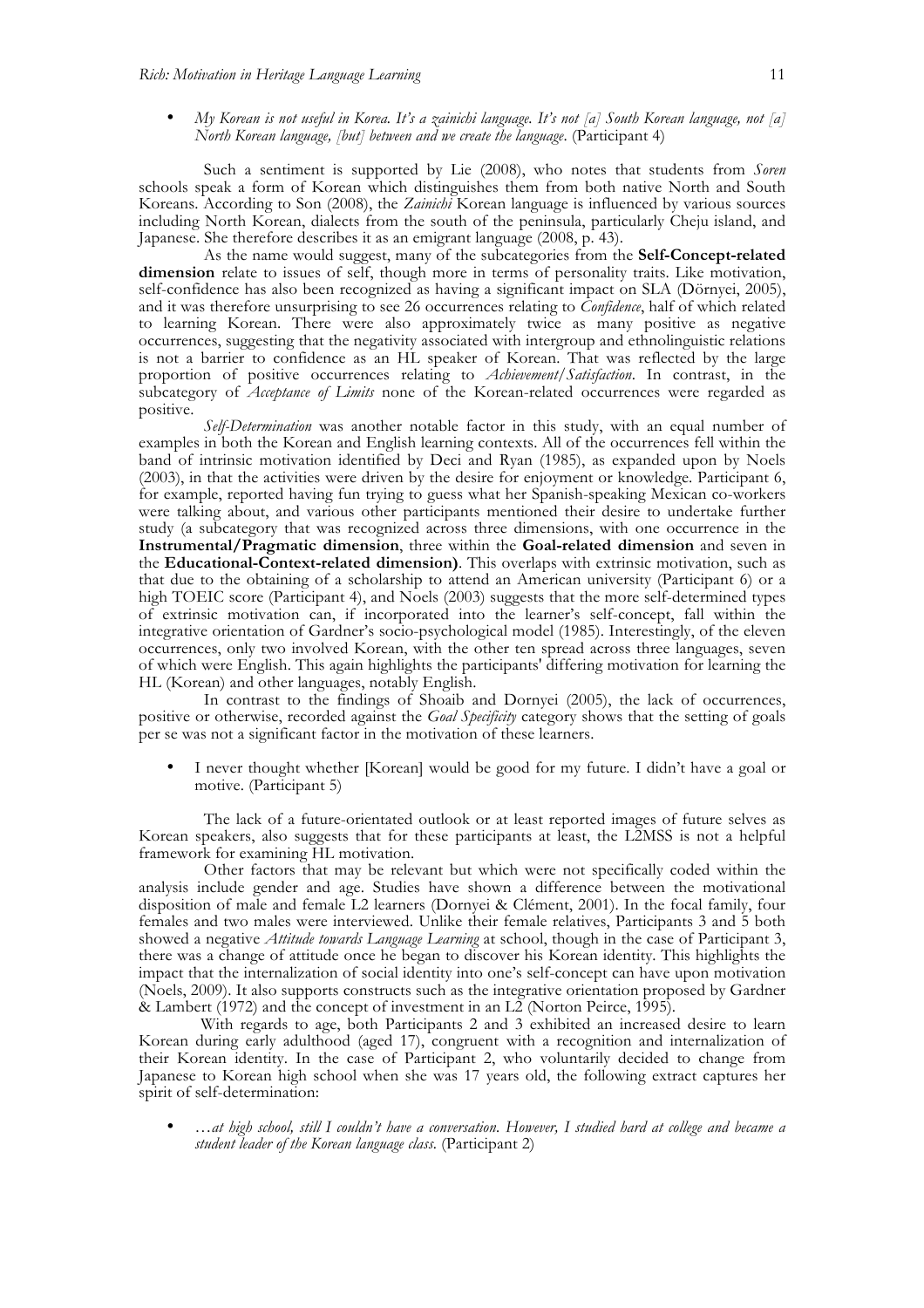Kang and Kim (2012) note that some HL learners desire to connect or be reconnected to their roots later in their educational careers, such as at college. Increased maturity may also be a factor, with Participant 5 showing an increasingly serious attitude towards language learning later in life. This mirrors the motivational transformation episode identified by Shoaib and Dornyei (2005).

#### *Environmental Influences*

In addition to aspects of self and identity, the language learning setting was expected to be influential in this study. A distinction can be made between influences from a micro- and macro-context perspective. On a micro-contextual level, many of the subcategories within the **Instrumental/Pragmatic dimension** were relevant, particularly the impact of past, current and future employment, with a significant number of occurrences having a positive effect.

• *…foreign customers are coming to my company so I want to keep my Korean and English skills and study more.* (Participant 5)

Other factors found to have an influence included *Daily Life* and *Travel*, the latter being behind the family's decision to apply for South Korean passports and thereby change their nationality and status within Japan.

As expected, the **Educational-Context-related dimension** also contained a number of subcategories of relevance. In the HL context, the negative influence of *Institution*, in the form of North Korean schooling, was bound up with the negativity associated with Korean as a compulsory subject and the strictness of the Korean teachers*.*

- *From 4th grade, teachers were very strict about talking only in Korean. If we spoke Japanese the teacher got angry and told us off.* (Participant 5)
- *The teacher forced me to speak Korean with friends on the way home after school.* (Participant 5)

That situation was in contrast to the learning of other languages, particularly in other institutions, where different pedagogical approaches, such as the teaching of English in English rather than in Korean, smaller class sizes and native English-speaking teachers, all combined to have a positive impact on motivation. The influence of *Other Students* was also noted, both from positive and negative perspectives, highlighting the importance of peers upon motivational disposition. For example,

• *…a lot of kids like us, especially as they got older at school, like we often speak Japanese…when the teachers are not around or whatever, and then in classes we speak Korean.* (Participant 6)

The dimension of **Significant Others** is closely related. The influence of parents was significant, though unlike the findings of Shoaib and Dörnyei (2005), the impact was a negative one, perhaps as a consequence of schooling and thus language learning being dictated by parents. In the North American context, research has shown that Korean parents have a strong desire for their children to retain cultural traits and thus maintain their HL (Kim, Sawdey & Meihoefer, 1980, cited in Cho, 2000, p. 370). Other family members were also influential in this instance, albeit in differing ways. Some Korean was spoken by Participants 2 to 6 in the family home, particularly with the paternal grandfather, though Japanese remained the main language of communication. However, a far greater and more positive influence upon motivational dispositions surrounded the marriage of Participant 6 to a Canadian and subsequent emigration to Canada, with her parents (Participants 2 and 3) and siblings (Participants 4 and 5) alike, confirming this to be a strong motivation for learning English.

In addition to partners, friends were also found to be an influential factor. This ranged from the choice of language when speaking to school friends, as noted above, to adult experiences. For example, Participant 4 felt that her Korean improved due to her friendship with a South Korean national.

If I made mistakes, she told me. And I did the same for her Japanese. (Participant 4)

It can therefore be concluded that the language learning disposition of these *Zainichi* Koreans is, like other learners, shaped by motivational influences within various environments including the family, home, school and work.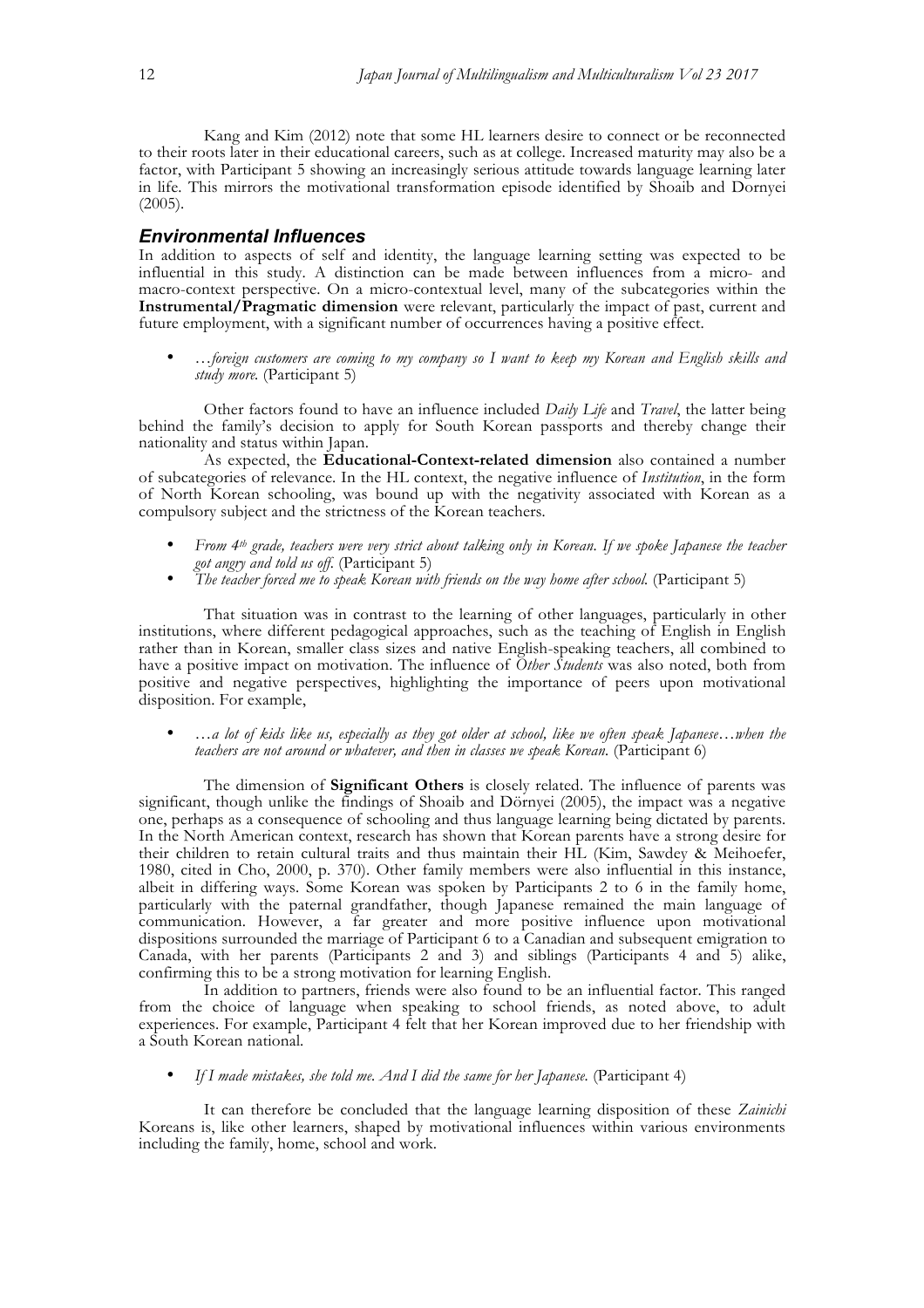Viewing matters from a wider perspective, *Contact with the L2 Community* was a very influential factor, with different language communities being recognized. The main community in the study is the *Zainichi* Korean community, which itself has historically been divided along political lines, with community members being more affiliated to either North Korean ideology, as represented by *Soren*, or to South Korean ideology, represented by *Mindan*. Having an integrative orientation, that is, a positive interest in the L2 community, is one of the cornerstones of the socio-psychological theory of L2 motivation (Gardner & Lambert, 1972). In the present case, the degree of positive interest and therefore integration in the *Zainichi* Korean community increased with the participants' increasing involvement with *Soren*.At that time, the amount of Korean spoken by the participants was at its highest level, which gives validity to the integrative concept, a conclusion gaining further support by the family's decreasing use of Korean, congruent with a decreased involvement with *Soren*. This change in circumstances is discussed below.

In addition to the *Zainichi* Korean community, other communities were also of relevance. The *Zainichi* Korean community is itself situated within a Japanese environment, which had implications for intergroup and ethnolinguistic relations, as mentioned above. However, for Participant 1, who emigrated from Korea, Japan is her L2 community. Although a limited amount of data was obtained from Participant 1, it was clear that she remains a proud Korean, referring to herself as "*chosenjin*" when discussing identity issues. This suggests that for her, an instrumental rather than integrative orientation was more prominent in her motivational disposition to learn Japanese, which she needed for her daily life. Such a disposition was also evidenced by her choice to study Japanese at home, when she still lived in Japanese-colonised Korea. Coming from a small, countryside village, she attended a school held in the village temple, known as a *seodang*, though only for one year. She then left school and continued to learn Japanese at home.

The environmental influence of living within a Japanese community is also significant for Participant 5, who is married to a Japanese national. In his household, Japanese is the family's L1, though unlike his own childhood experience, his two children attend Japanese rather than North Korean schools and therefore do not learn Korean at school. As such, the only time that Korean is used at home is during contact with the other participants, with Korean kinship terms being used for other family members and basic greetings and polite expressions spoken in Korean. Of all the family members, Participant 5 shows the greatest level of assimilation into Japanese society, and perhaps indicative of that is the fact that he also has the lowest level of Korean language ability. Such a finding is supported by the research of Kang and Kim (2012). In an L2 context, this reaffirms the importance of integrative motivation, particularly where the language is being learnt within a second rather than foreign language setting, as is the case of Participant 6, who resides in Western Canada with her Canadian husband and Canadian-born children. Her L2 community is therefore an English-speaking one, rather than Korean. However, in contrast to her brother, Participant 6 has a high level of L2 proficiency, albeit English proficiency, perhaps reflecting both her degree of integration into the Canadian community, and her investment in the English language (Norton Peirce, 1995).

Another relevant concept is Lave and Wenger's situated learning theory (Lave and Wenger, 1991; Wenger, 1998). Applied to this family's involvement with the *Zainichi* Korean community, theparticipants moved from a peripheral to a more central position of engagement within the *Soren* communityas a result of increased participation in community activities and interaction with more experienced community members (see Lamb, 2009, p. 230). This resulted in increased use of the Korean language, with the opposite being true once that level of participation decreased. This is expanded upon further in the following section.

#### *Changes Over Time*

The interview data revealed motivational changes, some of which are consistent with changes recognized in other contexts, and others which are specific to the *Zainichi* Korean setting. The former comprises some of the "motivation transformation episodes" recognized by Shoaib and Dornyei (2005, p.31), including maturation, stand-still periods, moving into a new life phase and relationships with significant others, all of which reflect the fluctuating nature of language learning motivation.

However, it is the *Zainichi* Korean-specific changes that are most revealing. Although occurring separately and for different reasons, Participants 2 and 3 both became involved with the activities of *Soren*. That involvement continued on into the lives of their children (Participants 4, 5 and 6) who attended *Soren*-affiliated North Korean schools and *Soren*-organized social events. During those periods, the amount of Korean spoken by those participants, particularly as a family unit, was at its highest level, with Korean both being maintained across the generations (Fishman,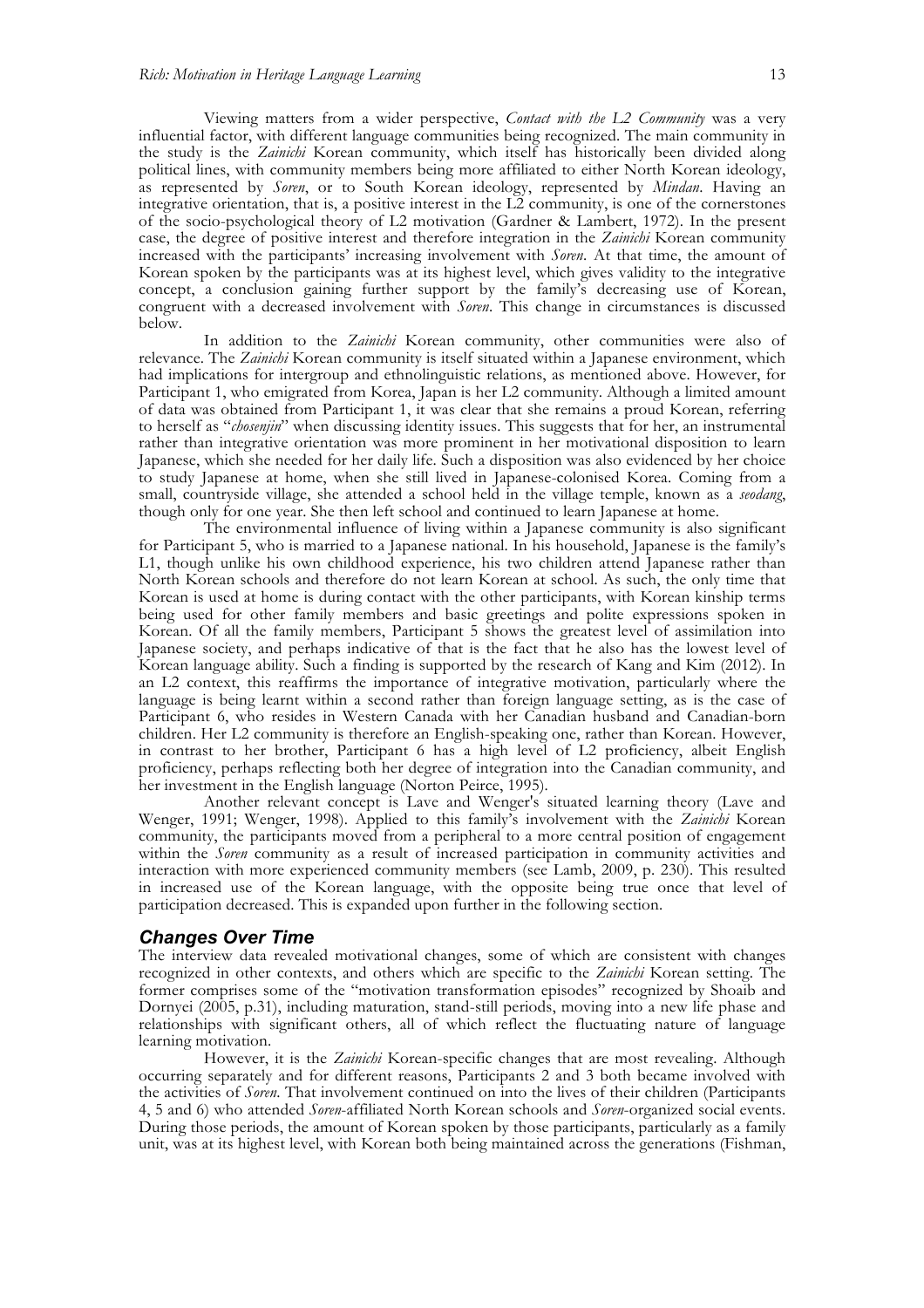1972, cited in Sevinç & Dewaele, 2016, p. 4) and used as a social tool to build ties with the Korean community (Ogoshi, 2005). However, that level of integration decreased and with it, for many of the participants, the motivation to learn, or even speak Korean.

General factors that have driven this change are noted above. Additional factors specific to the participants include their change of nationality to South Korean, the death of the paternal grandfather (who remained actively involved in the *Soren* community until he died in 2012), disillusionment with the politics of the North Korean regime, and in the case of Participant 6, emigration to Canada. For this family at least, the passage of time has seen a decreasing interest in the *Zainichi* Korean community. That is not to say that the family has been assimilated into Japanese society, since none of them hold Japanese citizenship, but the extent to which they have retained and use the Korean language has on the whole decreased over time. Such a language shift is supported by the findings of Cho and Krashen (1998, cited in Cho, 2000, p. 370) and Lynch (2008, cited in Sevinç & Dewaele, 2016, p. 4).

Another generational change has been the emergence of English as a global language which, coupled with the decreasing use of Korean, has seen English challenging Korean as the L2 of *Zainichi* Koreans. This raises issues of ethnolinguistic vitality, though a fuller discussion is beyond the scope of this paper.

## **Conclusion**

#### *Summary of Findings*

Looking at the first of the research questions, there was a distinct lack of future self-imagery. Whilst self-identification processes were evident, particularly with regard to issues surrounding *Zainichi* Korean identity, the participants' motivational disposition did not seem to be determined by images of ideal or ought-to selves, at least in an HL context. That may be partly explained by the participants' attitudes towards the Korean language, which was clearly viewed differently from other languages. The motivational factors for learning Korean were therefore linked with mixed and often complicated feelings of identity and nationality rather than future self-guides. Thus the L2MSS was not a particularly helpful framework within which to examine such motivation. Issues of Korean identity also had implications for intergroup and ethnolingusitic relations with both native Korean-speakers from both North and South Korea, and Japanese nationals. These findings correspond with the view that "at any given time, *zainichi* identity is multiple and dynamic and constantly being negotiated and renegotiated at multiple intersections on numerous axes" (Chapman, 2008, p. 144).

Researchers should not be "in thrall" to any one theory (Noels, 2009, p. 310) and while the L2MSS provides a useful standpoint from which to consider L2 motivation, exploring other motivational models and theories is still worthwhile. Although called into question in many modern-day settings, the social-psychological concept of integrativeness may still be relevant in some contexts. This study suggests that the *Zainichi* Korean community in Japan is one such setting. In relation to the second question, the data confirmed that the degree to which participants had a positive interest in the *Zainichi* Korean community did have an impact upon their motivation to learn and use Korean, supporting the views of Gardner and Lambert (1972), Gatbonton and Trofimovich (2008), and specifically in an HL context, Feuerverger (1991, cited in Van Deusen-Scholl, 2003, p. 222) and Tse (2000).

Support for the concepts of communities of practice (Lave & Wenger, 1991) and investment in an L2 (Norton Peirce, 1995) was also evident. Motivational disposition was also shown to be significantly influenced by participants' employment, their educational environment including, to varying degrees, the institution, teachers, methodology and peers, and their relationships with significant others, notably parents, perhaps reflecting the Asian setting of this study.

Addressing the third question, the findings suggest that the language learning motivation of *Zainichi* Koreans has indeed changed over time. With regard to the motivation for learning the HL of Korean, such change has occurred in tandem with changes within the *Zainichi* Korean community per se, with changing demographics and increasing political apathy. The decline in use of Korean has been matched by the increasing influence of English as a global language. English has challenged, if not replaced Korean, as the L2 of choicefor many learners.

In conclusion, the study confirms well-documented assumptions and theories about L2 motivation in general, rather than one particular model, thus underlying the complexity of the field. However, the study has also revealed some noteworthy features of the motivational disposition of *Zainichi* Korean language learners in the HL setting of Japan, a context that would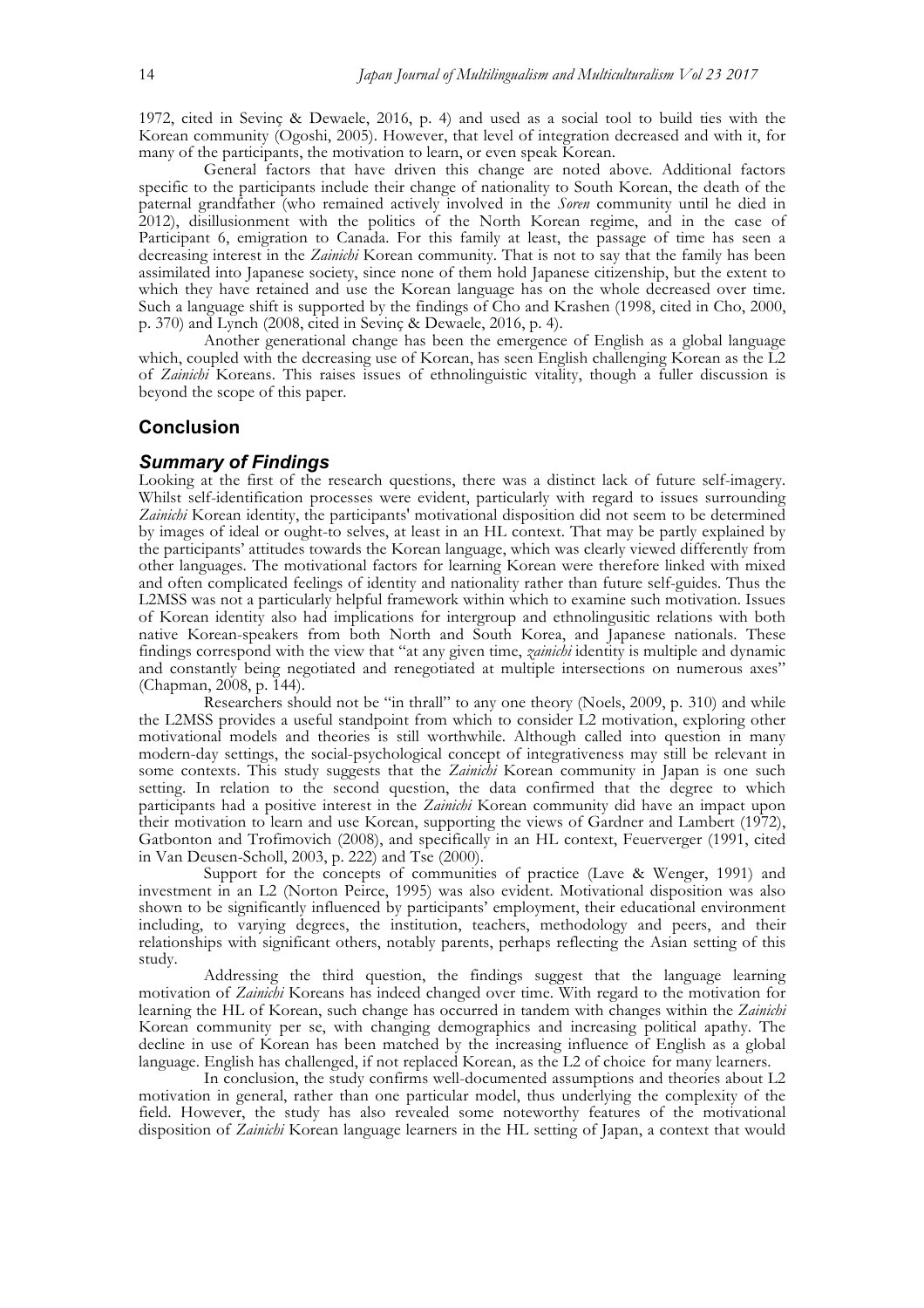benefit from further research. However, before the idea of such research can be considered, the limitations of this study need to be addressed.

#### *Limitations of Research*

Although care was taken to ensure the appropriacy of the methods adopted and the reliability of data collected, inevitably there are limitations upon the study. The study relies only on qualitative methodology, but a mixed-methods approach may have produced more rounded results. Furthermore, the interviews were conducted at a particular point in time rather than over different periods of time. Adopting a more longitudinal approach may therefore be advantageous when researching long-term motivational experiences, as in the present case.

The study would also have benefitted from the collection of data obtained from other sources. Whilst the participants were of different ages and generations, thereby offering a variety of experiences even though drawn from a small sample, they may therefore not be fully representative of *Zainichi* Koreans as a whole, so caution needs to be taken when generalizing from the research results.

While attempts were made to maintain impartiality and reduce the risks of data contamination, the potential for bias should not be overlooked when looking at the reliability of these findings, since the participants already knew the researcher. Interviewer bias takes on another perspective by virtue of the fact that the researcher is also in a sense *Zainichi*, being a foreign resident in Japan, albeit British rather than Korean. The researcher's nationality also had implications for the language focus of the research, with limited Japanese and Korean language ability hindering access to the body of research conducted in those languages.

The field of L2 motivational research is also evolving, with an increasing focus upon vision and mental imagery, and investigations into the phenomena of DMC. Incorporation of such developments into future research of the *Zainichi* Korean context could add further validation to such theories, as well as provide more insight into the motivational disposition of these HL learners. With these caveats in mind, it is hoped that this paper provides the impetus for future research in this area.

#### **Acknowledgements**

The author would first like to thank the research participants for sharing their language learning experiences. That gratitude extends to Dr. Ema Ushioda, Dr. Zoltan Dörnyei and Dr. Amel Shoaib for finding time to provide information for the present research. The author would also like to express his appreciation to the reviewers for their helpful comments on an earlier version of this article and to the journal editors for their assistance, including Mary Noguchi, who provided copies of her published work in the field. A final word of thanks goes to Alana Campbell for proofreading and editing, and to Tomomi Cope for her Japanese translation of the abstract.

#### **References**

- Campbell, E., & Storch, N. (2011) The changing face of motivation: A study of second language learners' motivation over time. *Australian Review of Applied Linguistics, 34*(2), 166–192.
- Chapman, D. (2004). The third way and beyond: Zainichi Korean identity and the politics of belonging, *Japanese Studies*, *24*(1), 29–44.
- Chapman, D. (2008). *Zainichi Korean identity and ethnicity*. London, UK: Routledge.
- Chen (2012). Motivation and Possible Selves: An Interview Study of Taiwanese EFL Learners. *Language Education in Asia, 3*(1), 50–59.
- Cho, G. (2000). The role of heritage language in social interactions and relationships: Reflections from a language minority group. *Bilingual Research Journal, 24*, 369–384.
- Crabtree, B., & Miller, W. (Eds.). (1999). *Doing qualitative research*. London, UK: Sage.
- Crookes, G., & Schmidt, R.W. (1991). Motivation: Reopening the research agenda. *Language Learning*, *41*(4), 469–512.
- Deci, E. L., & Flaste, R. (1996). *Why we do what we do: Understanding self-motivation.* New York, NY: Penguin.
- Deci, E. L., & Ryan, R. M. (1985). *Intrinsic motivation and self-determination in human behaviour*. New York, NY: Plenum.
- Dörnyei, Z. (1998). Motivation in second and foreign language learning. *Language Teaching*, *31*(3), 117–135.
- Dörnyei, Z. (2005). *The psychology of the language learner: Individual differences in second language acquisition*. Mahwah, NJ: Lawrence Erlbaum.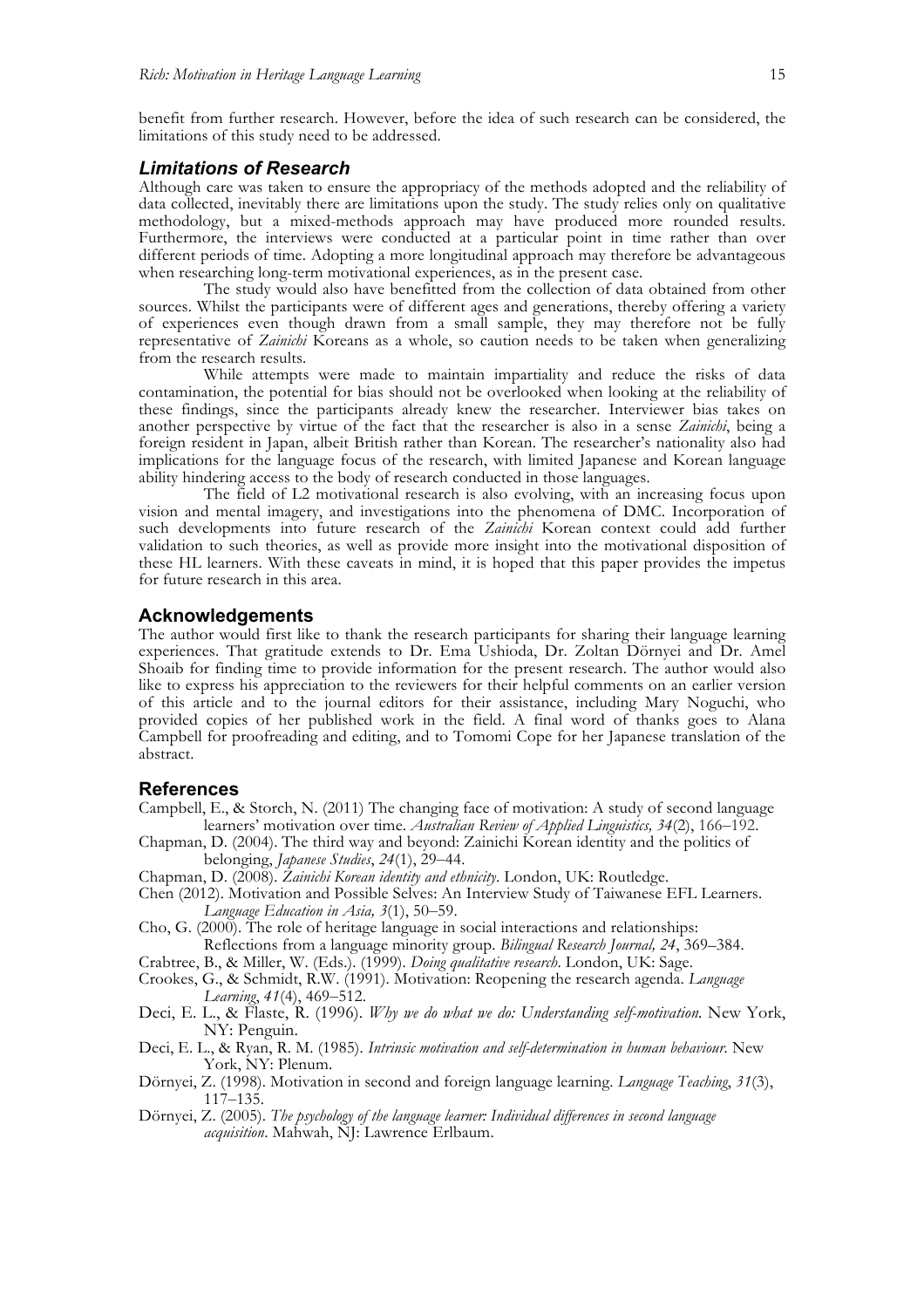- Dörnyei, Z. (2007). *Research methods in applied linguistics: Quantitative, qualitative and mixed methodologies*. Oxford, UK: Oxford University Press.
- Dörnyei, Z. (2009). The L2 motivational self system. In Z. Dörnyei & E. Ushioda (Eds.), *Motivation, language identity and the L2 self* (pp. 9–42). Bristol, UK: Multilingual Matters.
- Dörnyei, Z., & Clément, R. (2001). Motivational characteristics of learning different target languages: Results of a nationwide survey. In Z. Dörnyei & R. Schmidt (Eds.), *Motivation and second language acquisition* (pp. 399–432). Honolulu, HI: University of Hawaii Press.
- Dörnyei, Z., Henry, A., & Muir, C. (2015). *Motivational currents in language learning: Frameworks for focused interventions*. New York, NY: Routledge.
- Gardner, R. C. (1985). *Social psychology and second language learning: The role of attitudes and motivation*. London, UK: Edward Arnold.
- Gardner, R. C., & Lambert, W.E. (1959). Motivational variables in second-language acquisition. *Canadian Journal of Psychology, 13*(4), 266–272.
- Gardner, R. C., & Lambert, W.E. (1972). *Attitudes and motivation in second language learning.* Rowley, MA: Newbury House.
- Gatbonton, E., & Trofimovich, P. (2008). The ethnic group affiliation and L2 proficiency link: Empirical evidence. *Language Awareness*, *17*(3), 229–248.
- He, A. W. (2010). The heart of heritage: Sociocultural dimensions of heritage language learning. *Annual Review of Applied Linguistics*, *30*, 66–82.
- Hsieh, C. (2009). L2 learners' self-appraisal of motivational changes over time. *Issues in Applied Linguistics*, *17*(1), 3–26.
- Kang, H.-S., & Kim, I.-S. (2012). Perceived and actual competence and ethnic identity in heritage language learning: A case of Korean-American college students. *International Journal of Bilingual Education and Bilingualism*, *15*(3), 279–294.
- Kim, T.-Y. (2009). The sociocultural interface between ideal self and ought-to self: A case study of two Korean students' ESL motivation. In Z. Dörnyei & E. Ushioda (Eds.), *Motivation, language identity and the L2 self* (pp. 274–294). Bristol, UK: Multilingual Matters.
- Kondo-Brown, K. (2005). Differences in Language Skills: Heritage Language Learner Subgroups and Foreign Language Learners. *The Modern Language Journal*, *89*(4), 563–581.
- Lamb, M. (2009). Situating the L2 self: Two Indonesian school learners of English. In Z. Dörnyei & E. Ushioda (Eds.), *Motivation, language identity and the L2 self* (pp. 274–294). Bristol, UK: Multilingual Matters.
- Lave, J., & Wenger, E. (1991). *Situated learning: Legitimate peripheral participation*. Cambridge, UK: Cambridge University Press.
- Lee, J. S. (2002). The Korean language in America: The role of cultural identity and heritage language. *Language, Culture, and Curriculum, 15*, 117–133.
- Lie, J. (2008). *Zainichi (Koreans in Japan): Diasporic nationalism and postcolonial identity*. Berkeley, CA: University of California Press.
- Lie, J. (2009). Zainichi: The Korean Diaspora in Japan. *Education About Asia*, *14*(2), 16–21.
- Markus, H.R., & Nurius, P. (1986) Possible selves. *American Psychologist*, *41*, 954-969.
- Noels, K. A. (2003). Learning Spanish as a second language: Learners' orientations and perceptions of their teachers' communication style. In Z. Dörnyei (Ed.), *Attitudes, orientations, and motivations in language learning* (pp. 97–136). Oxford, UK: Blackwell.
- Noels, K. A. (2009). The internalisation of language learning into the self and social identity. In Z. Dörnyei & E. Ushioda (Eds.), *Motivation, language identity and the L2 self* (pp. 295–313).Bristol, UK: Multilingual Matters.
- Noels, K., Pon, G., & Clément, R. (1996). Language identity and adjustment. The role of linguistic self confidence in the acculturation process. *Journal of Language and Social Psychology, 15*(3), 246–264.
- Noguchi, M. G. (2005). Politics, the media and Korean language acquisition in Japan, *International Journal of the Sociology of Language*, 175/176, 123–156.
- Noguchi, M. G. (2015). Forming a Korean identity in Japan: The role of a North Korea-affiliated school in the identity formation of three members of one family. In C.A. Volker & F.E. Anderson (Eds.), Education in Languages of Lesser Power: Asia-Pacific Perspectives, (pp. 65–87). Amsterdam, Netherlands: John Benjamins.
- *North Korean schools in Japan soldiering on despite tough times*, Reynolds, I., The Japan Times, 13 November 2014. Retrieved on 11 June 2015 from: http://www.japantimes.co.jp/news/2014/11/13/national/north-korean-schools-in-jap an-soldiering-on-despite-tough-times/#.VXkqKlIw9H1.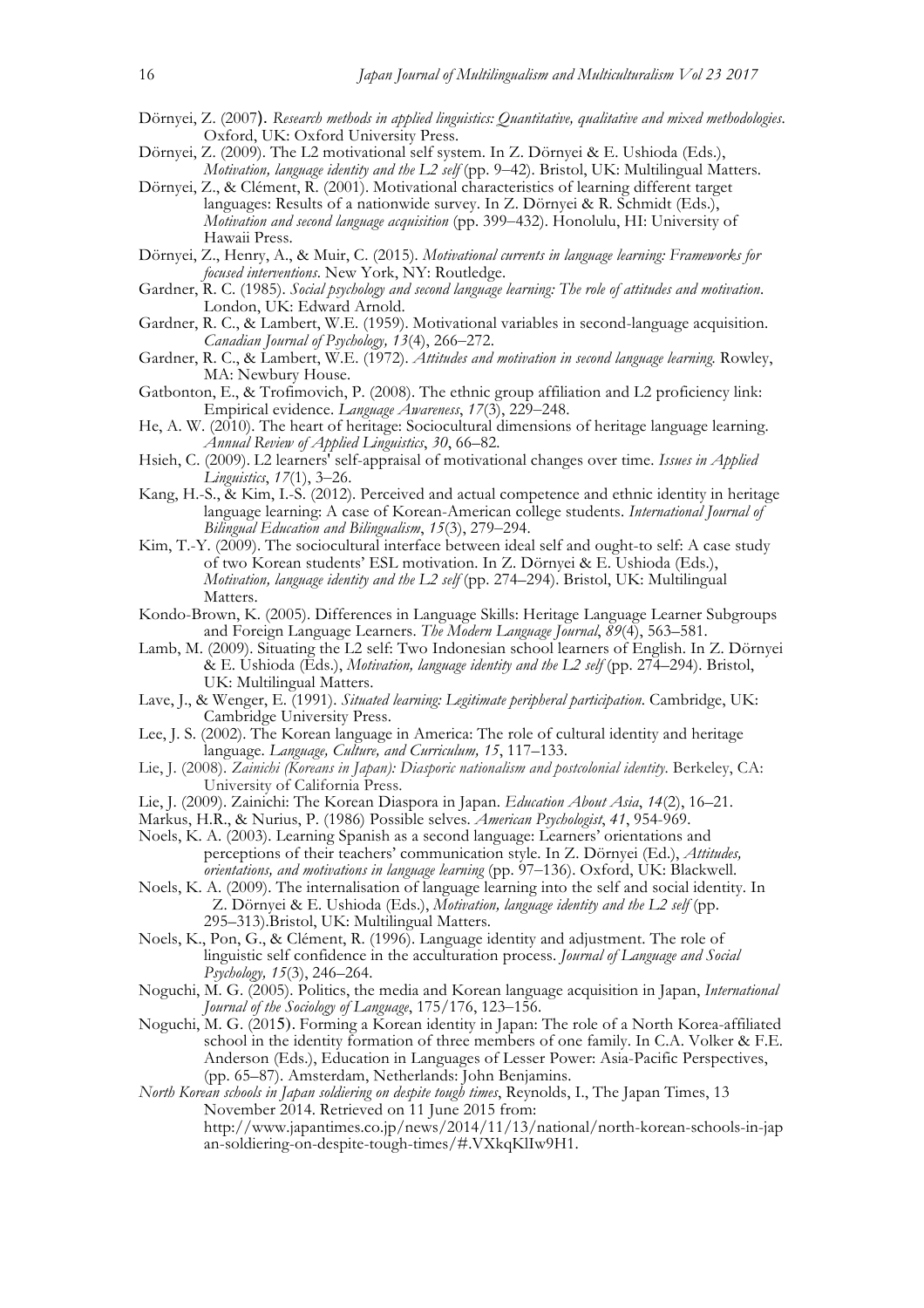- Norton Peirce, B. (1995). Social identity, investment, and language learning. *TESOL Quarterly, 29*(1), 9–31.
- *Number of foreign nationals registered by nationality* (Dec 2013), Ministry of Justice. Retrieved on 8th July 2017 from: http://www.moj.go.jp/ENGLISH/m\_hisho06\_00044.html.
- Ogoshi, N. (2005) Zainichi korian no gengo shiyo ishikito sono henka aru niinzoku gakkou de no ankéto chösa kekka kara [Awareness of language use and change among Korean residents in Japan: Findings from of a questionnaire conducted in a Korean ethnic school]. In S. Maeda, N. Ogoshi & Y-C. Im (Eds.), *Zainichi Korian no gengosou [The language used by Korean residents in Japan]* (pp.11–52). Tokyo, Japan: Izumi shoin.
- Okano, K., & Tsuchiya, M. (1999). *Education in contemporary Japan: Inequality and diversity*. Cambridge, UK: Cambridge University Press.
- Polinsky, M., & Kagan, O. (2007). Heritage languages: In the 'wild' and in the classroom. *Language and Linguistics Compass*, *1*(5): 368–395.
- Rands, D. (2010). *Foundations of Minority Communities: Resident Koreans in Japan* WIDER Working Paper 2010/87. Helsinki: UNU-WIDER.
- Ryan, S. (2009). Self and identity in L2 motivation in Japan: The ideal L2 self and Japanese learners of English. In Z. Dörnyei & E. Ushioda (Eds.), *Motivation, language identity and the L2 self* (pp. 98-119). Bristol, UK: Multilingual Matters.
- Ryang, S. (2009). Introduction: Between the Nations. Diaspora and Koreans in Japan. In S. Ryang & J. Lie (Eds.). *Diaspora without homeland: Being Korean in Japan* (pp. 1–20). Berkeley, CA: University of California Press.
- Ryang, S. (2009). Visable and Vulnerable. The Predicament of Koreans in Japan. In S. Ryang & J. Lie (Eds.). *Diaspora without homeland: Being Korean in Japan* (pp. 62–68). Berkeley, CA: University of California Press.
- Sevinç, Y., & Dewaele, J-M. (2016). Heritage language anxiety and majority language anxiety among Turkish immigrants in the Netherlands. *International Journal of Bilingualism*, Prepublished August-04-2016 DOI: 10.1177/1367006916661635
- Shedivy, S.L. (2004). Factors that lead some students to continue the study of foreign language past the usual two years in high school. *System, 32*(1)*,* 103–119.
- Shoaib, A., & Dörnyei, Z. (2005). Affect in lifelong learning: Exploring L2 motivation as a dynamic process. In D. Nunan (Ed.), *Learners' stories: Difference and diversity in language learning* (pp. 22–41). Cambridge, UK: Cambridge University Press.
- Son, J. (2008). *Korean residents in Japan and their Korean language in multiple language contacts.* Unpublished Master's thesis, The University of British Columbia,Vancouver, Canada.
- Tse, L. (2000). The effects of ethnic identity formation on bilingual maintenance and development: An analysis of Asian American narratives. *International Journal of Bilingual Education and Bilingualism, 3*(3), 185–200.
- Ushioda, E. (2001). Language learning at university: Exploring the role of motivational thinking. In Z. Dörnyei & R. Schmidt, (Eds.), *Motivation and second language acquisition* (pp. 93–125). Honolulu, HI: University of Hawaii, Second Language Teaching and Curriculum Center.
- Ushioda, E. (2003). Motivation as a socially mediated process. In D. Little, J. Ridley & E. Ushioda (Eds.), *Learner autonomy in the foreign language classroom*: *Teacher, Learner, Curriculum and Assessment* (pp. 90-102). Dublin, Ireland: Authentik.
- Ushioda, E. (2009). A person-in-context relational view of emergent motivation, self and identity. In Z. Dörnyei & E. Ushioda (Eds.), *Motivation, language identity and the L2 self* (pp. 215–228). Bristol, UK: Multilingual Matters.
- Ushioda, E., & Dörnyei, Z. (2012). Motivation. In S. Gass & A. Mackey (Eds.), *The Routledge handbook of second language acquisition* (pp. 396–409). New York, NY: Routledge.
- Valdés, G. (2001). Heritage language students: Profiles and possibilities. In J. K. Peyton, D. Ranard, & S. McGinnis (Eds.), *Heritage languages in America: Preserving a national resource* (pp. 37–77). McHenry, IL: The Center for Applied Linguistics and Delta Systems.
- Valdés, G. (2005). Bilingualism, heritage language learners, and SLA research: Opportunities lost or seized? *The Modern Language Journal, 89*(3), 410–426.
- Van Deusen-Scholl, N. (2003). Toward a definition of heritage language: Sociopolitical and pedagogical considerations. *Journal of Language, Identity, and Education, 2*, 211-230.
- Wagner, E.W. (1951). *The Korean Minority in Japan, 1904*–*1950*. New York, NY: International Secretariat, Institute of Pacific Relations.
- Wenger, E. (1998). *Communities of practice: Learning, meaning and identity*. Cambridge, UK: Cambridge University Press.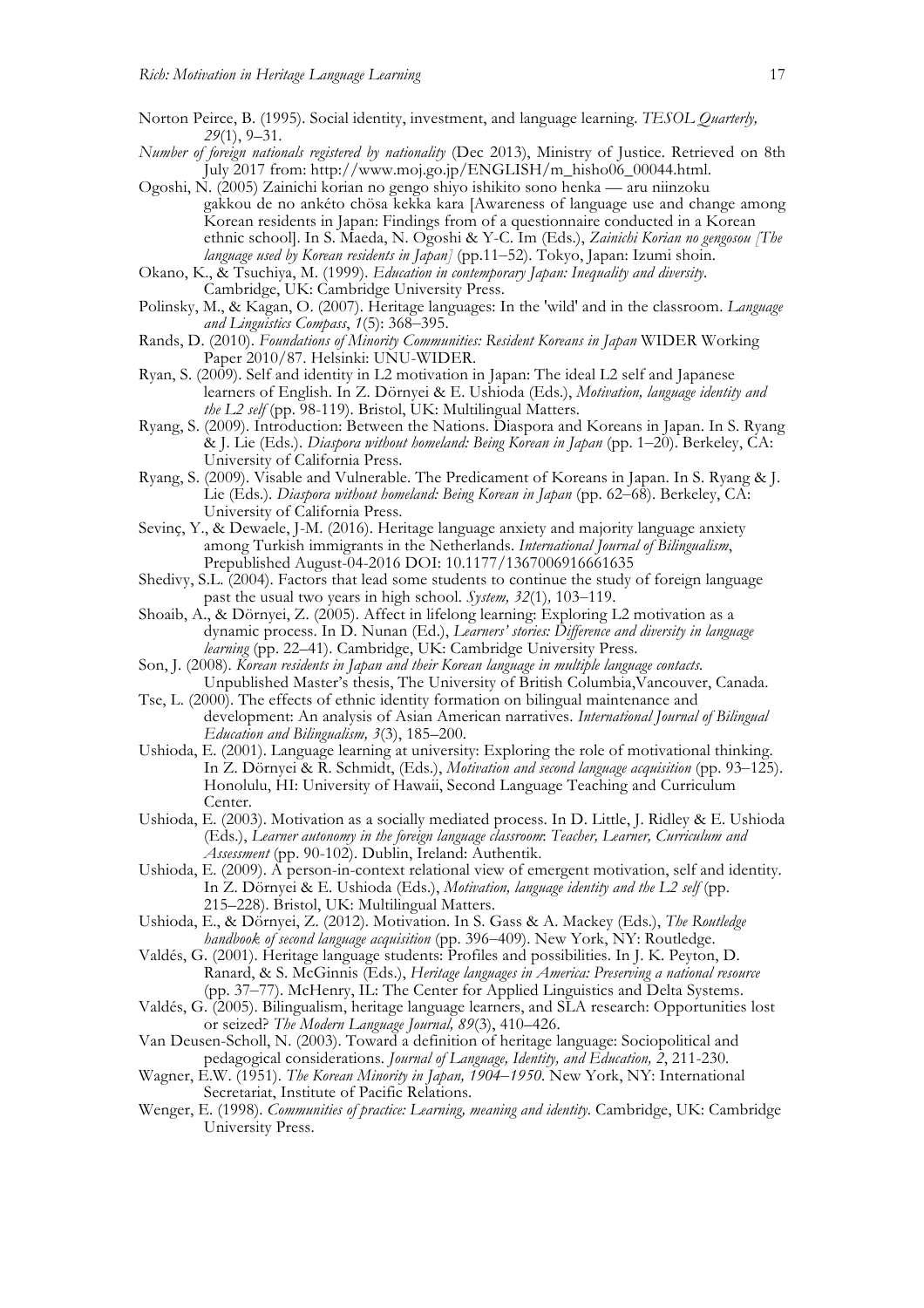# *Appendices – Research Data*

Key to Dimensions

- **1.** Affective/Integrative
- **2.** Instrumental/Pragmatic
- **3.** Macro-Context
- **4.** Self-Concept

#### **Appendix A**

*Data for Korean Language* 

- **5.** Goal-Oriented
- **6.** Educational-Context
- **7.** Significant Others

| Data for Korean Language<br><b>Motivational Category</b><br>(Dimension) | Frequency<br>of Positive | Frequency<br>of Negative | Frequency<br>of Neutral | Total<br>Number of |
|-------------------------------------------------------------------------|--------------------------|--------------------------|-------------------------|--------------------|
|                                                                         | Occurrences              | Occurrences              | Occurrences             | Occurrences        |
| Attitudes towards the Target<br>Language (1)                            | $\overline{4}$           | 3                        | 8                       | 15                 |
| Attitudes towards the Target<br>Community (1)                           | 1                        | 7                        | 6                       | 14                 |
| <b>Attitudes towards Language</b><br>Learning (1)                       | $\mathbf{1}$             | $\overline{2}$           | $\theta$                | 3                  |
| <b>National Identity (1)</b>                                            | 11                       | $\overline{4}$           | $\overline{4}$          | 19                 |
| Enjoyment (1)                                                           | $\overline{3}$           | $\overline{2}$           | $\overline{0}$          | $\mathbf 5$        |
| Interest (1)                                                            | 1                        | $\theta$                 | $\theta$                | 1                  |
| Mod(1)                                                                  | $\overline{0}$           | $\theta$                 | $\mathbf{1}$            | $\mathbf{1}$       |
| Previous Employment(2)                                                  | 7                        | $\theta$                 | $\theta$                | 7                  |
| <b>Current Employment (2)</b>                                           | $\overline{2}$           | $\overline{2}$           | $\overline{0}$          | $\overline{4}$     |
| <b>Future Job/Career Prospects</b>                                      | $\overline{\mathbf{3}}$  | 1                        | $\overline{0}$          | $\overline{4}$     |
| (2)                                                                     |                          |                          |                         |                    |
| Daily Life (2)                                                          | 1                        | 1                        | $\overline{0}$          | $\overline{2}$     |
| English as a Global                                                     | $\theta$                 | $\overline{0}$           | $\theta$                | $\Omega$           |
| Language (2)                                                            |                          |                          |                         |                    |
| Travelling (2)                                                          | 3                        | $\boldsymbol{0}$         | $\overline{0}$          | 3                  |
| Further study (2)                                                       | $\overline{0}$           | $\overline{0}$           | $\overline{0}$          | $\theta$           |
| Contact with L2                                                         | 7                        | $\overline{3}$           | $\overline{2}$          | 12                 |
| Native-Speakers (3)                                                     |                          |                          |                         |                    |
| Contact with the L2                                                     | 5                        | 1                        | 5                       | 11                 |
| community (3)                                                           |                          |                          |                         |                    |
| <b>Intergroup Relations (3)</b>                                         | $\boldsymbol{0}$         | 8                        | $\overline{5}$          | 13                 |
| <b>Ethnolinguistic Relations (3)</b>                                    | 1                        | 4                        | 2                       | 7                  |
| Achievement/Satisfaction (4)                                            | 10                       | 7                        | $\overline{2}$          | 19                 |
| Confidence (4)                                                          | 8                        | 4                        | 1                       | 13                 |
| <b>Acceptance of Limits (4)</b>                                         | $\theta$                 | $\overline{4}$           | 6                       | 10                 |
| Self-Determination (4)                                                  | $8\,$                    | $\theta$                 | $\theta$                | 8                  |
| <b>Debilitating Factors (4)</b>                                         | $\boldsymbol{0}$         | $\overline{4}$           | $\overline{0}$          | $\overline{4}$     |
| Goal-Specificity (5)                                                    | $\theta$                 | $\theta$                 | 1                       | $\mathbf{1}$       |
| Travel (5)                                                              | $\boldsymbol{0}$         | $\boldsymbol{0}$         | $\overline{0}$          | $\overline{0}$     |
| Communication (5)                                                       | $\theta$                 | $\overline{0}$           | $\theta$                | $\overline{0}$     |
| Study (5)                                                               | $\mathbf{1}$             | $\theta$                 | $\mathbf{1}$            | $\overline{2}$     |
| Institution (6)                                                         | 3                        | 1                        | $\overline{4}$          | 8                  |
| <b>Compulsory Study (6)</b>                                             | $\overline{0}$           | $\overline{2}$           | $\overline{3}$          | 5                  |
| Teachers (6)                                                            | $\theta$                 | 1                        | 1                       | $\overline{2}$     |
| Methodology (6)                                                         | $\overline{0}$           | $\boldsymbol{0}$         | $\overline{3}$          | $\mathfrak{Z}$     |
| Class Size (6)                                                          | $\overline{0}$           | 1                        | $\theta$                | $\mathbf{1}$       |
| Other Students (6)                                                      | $\overline{0}$           | $\mathbf{1}$             | $\boldsymbol{0}$        | $\mathbf{1}$       |
| Other Study (6)                                                         | $\boldsymbol{0}$         | $\boldsymbol{0}$         | $\boldsymbol{0}$        | $\theta$           |
| Self-Study (6)                                                          | $\overline{0}$           | $\overline{0}$           | $\overline{0}$          | $\overline{0}$     |
| Parents (7)                                                             | 3                        | $\overline{4}$           | $\overline{2}$          | 9                  |
| <b>Other Family Members (7)</b>                                         | $\boldsymbol{0}$         | $\mathbf{1}$             | 5                       | 6                  |
| Friends (7)                                                             | 3                        | 1                        | $\overline{0}$          | $\overline{4}$     |
| Partner (7)                                                             | $\overline{0}$           | $\boldsymbol{0}$         | $\theta$                | $\overline{0}$     |